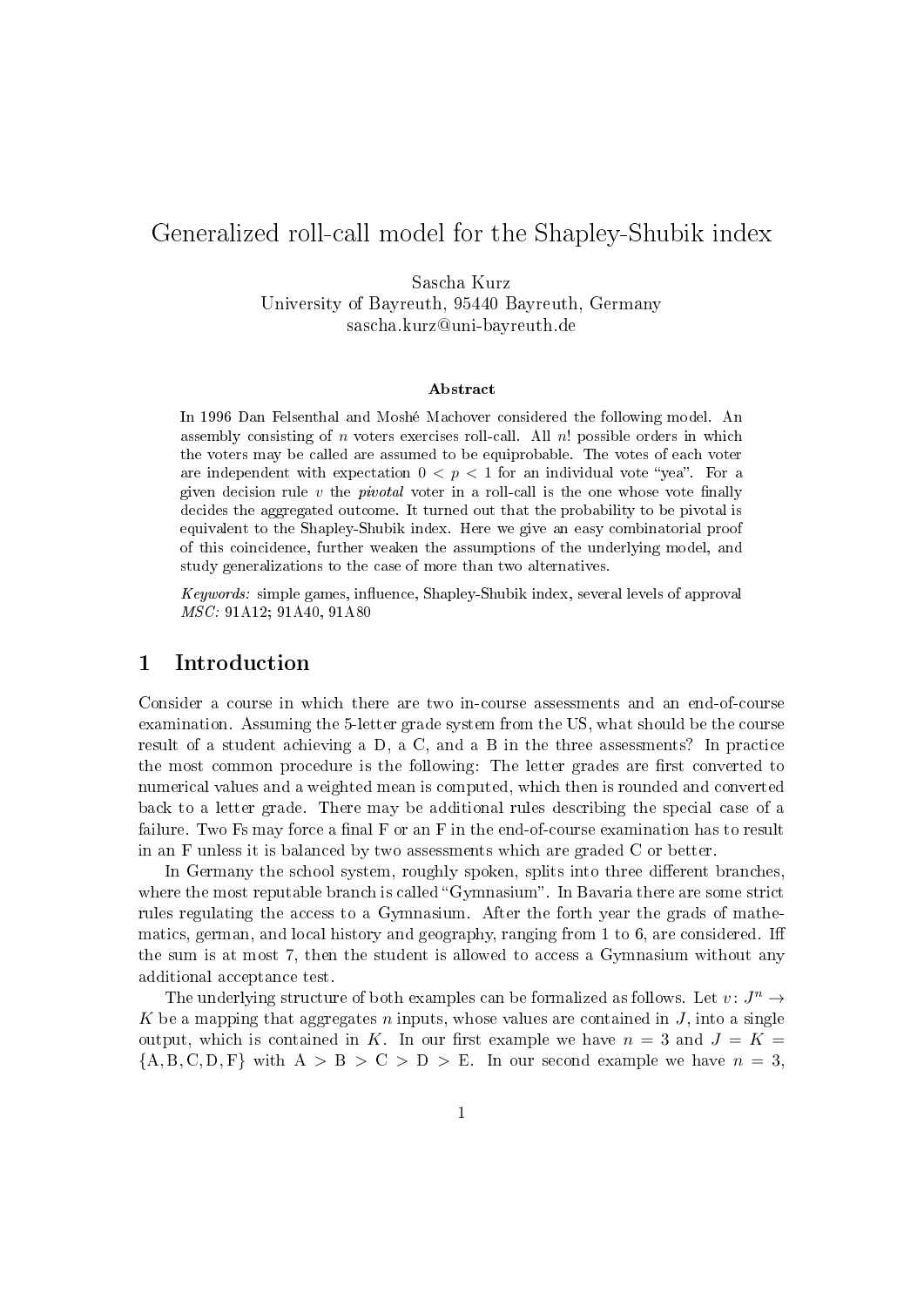$J = \{1, 2, 3, 4, 5, 6\}$ , and  $K = \{\text{denial, access}\}\$  with access  $>$  denial and  $1 > 2 > 3 >$  $4 > 5 > 6$ . In the following we will assume that the sets J and K are strictly ordered. W.l.o.g. we will mostly use the sets  $J = \{1, \ldots, j\}$  and  $K = \{1, \ldots, k\}$  for two positive integers  $j, k$  with the usual ordering over the integers. The school context is by far not the only area of application for these aggregation functions. Every committee that takes its decision by votes according to some specific voting rule is an example. The binary case, where  $J = K = \{$ yes, no $\}$ , is extensively treated in the voting literature. For examples with  $(j, k) \neq (2, 2)$  we refer the interested reader e.g. to [8].

A classical question in this context asks for the *influence* of a committee member (or voter) on the aggregated decision. To this end so-called power indices where introduced. For the binary case, the Shapley-Shubik index, introduced in [17], is one of the most commonly used power indices. Besides an axiomatic foundation of the Shapley-Shubik index [2], there is also a picturesque description: Assume that the voters express their support for a proposal one after the other. At some point the support is large enough so that the aggregated group decision will be an acceptance in any case. The corresponding voter is called a *pivot*. With this, the Shapley-Shubik index of a voter i is the fraction of the arrangements of the voters where voter  $i$  is a pivot. In [3] the model is extended to a roll-call where each voter can either say "yes" or "no". The average number of cases where a voter is pivotal coincides with the Shapley-Shubik index. Here the expectation for a "yes" need not be equal to  $\frac{1}{2}$  to preserve this property. A sufficient condition is the independence and equality of expectations of the random variables for the voters, as already observed in [14] without proof. The proof in [3] uses the axiomatization of the Shapley-Shubik index as a indirect approach and reports of combinatorial difficulties for the direct approach. Here we give an easy combinatorial proof and weaken the assumptions, i.e., we assume that the probability for s "yes"- and  $n - s$  "no"-votes only depends on the number s. Note that the same result was previously obtained in [10, Proposition 4], as we found out recently.

The generalization of the Shapley-Shubik index to the non-binary case can be traced back at least to [4], where a third input alternative was considered. In full generality this was treated in [6], see also [19]. Here we present a consistent theory that covers the binary case, the general non-binary case, and the limiting case with an infinite number of alternatives in both the input and the output. The first basic building blocks for such a unified theory where sketched in  $[11]$ , see also  $[12]$ .

A main assumption of our considerations is the strict ordering of the sets of alternatives. For the case of unordered alternatives we refer the interested reader to e.g.  $[1]$ .

The remaining part of this paper is structures as follows. In Section 2 we define the class of games with several alternatives in the input and output. The Shapley-Shubik index for simple games is reinterpreted as a measure for uncertainty reduction in the roll-call model and generalized to the previously defined more general class of games in Section 3. The main result that the chance for being the pivotal player in a simple game is almost independent of the probability distribution of the votes is formalized in Theorem 17 in Section 4. The corresponding proof is purely combinatorial. See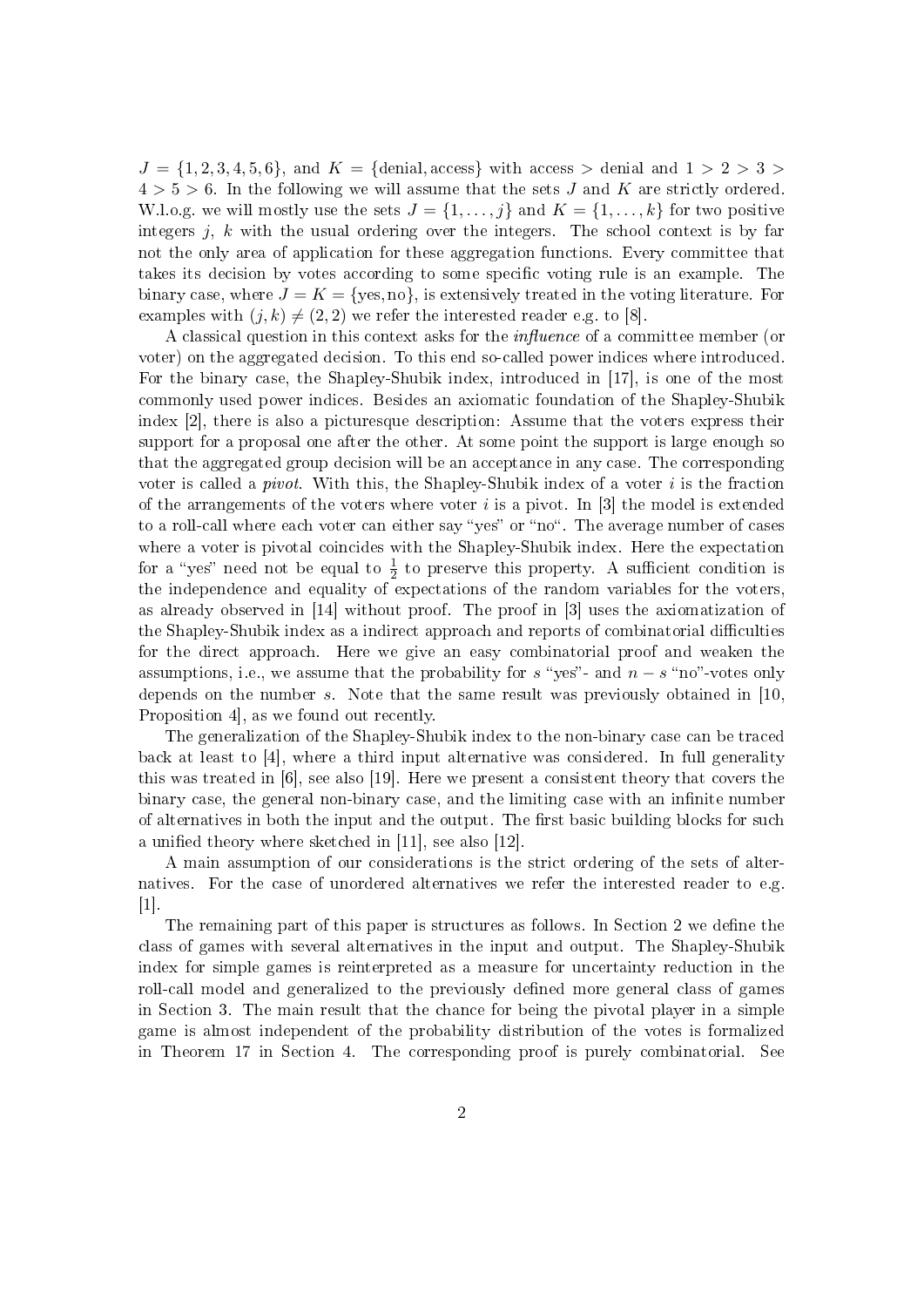[10, Proposition 4] for an earlier proof and [13, Theorem 1] for a characterization of such probability distributions. As a possible justification of the presented generalized influence measure we present some first preliminary results on an axiomatization in Section 5. Games with a continuous infinite number of alternatives in the input and output are addressed in Section 6. We draw a conclusion in Section 7.

# 2 Preliminaries

**Definition 1** For  $J, K \subseteq \mathbb{R}$  and  $n \in \mathbb{N}_{>0}$  the mapping  $v: J^n \to K$  is called  $(J, K)$  game on n players. For the special sets  $J = \{1, \ldots, j\}$  and  $K = \{1, \ldots, k\}$ , where  $j = |J|$  and  $k = |K|$ , we speak of  $(j, k)$  games and denote the set of of  $(j, k)$  games on n players by  $\mathcal{G}_{j,k}^n$  .

Since those mappings are not very interesting for  $|K| = 1$  or  $|J| = 1$ , we assume  $|J|, |K|, j, k \geq 2$  in the remaining part of the paper. We also speak of non-trivial games in order to highlight the assumption.

**Definition 2** A (J, K) game v on n players is called monotonic if we have  $v(a) > v(b)$ for all  $a, b \in J^n$  with  $a \geq b$ , where  $(a_1, \ldots, a_n) \geq (b_1, \ldots, b_n)$  iff  $a_i \geq b_i$  for all  $1 \leq i \leq j$ n. By  $\mathcal{S}_{j,k}^n$  we denote the set of of all monotonic  $(j,k)$  games on n players, which are  $surjective<sup>1</sup>$ 

We remark that  $S_{2,2}^n$  is in bijection with the set of *simple games* on *n* players, see e.g. [18] for an overview on simple games. Simple games are models for simple voting situations, where each player can either vote "yes" or "no". The set  $S \subseteq \{1, \ldots, n\} := N$ of "yes"-players is called *coalition*. The most common formalization of a simple game is given by  $\tilde{v}: 2^N \to \{0,1\}$  with  $\tilde{v}(\emptyset) = 0$ ,  $\tilde{v}(N) = 1$ , and  $\tilde{v}(S) \leq \tilde{v}(T)$  for all  $\emptyset \subseteq S \subseteq$  $T \subseteq N$ .  $\tilde{v}(S) = 1$  means an aggregated "yes" and  $\tilde{v}(S) = 0$  an aggregated "no". The set notation is just an abbreviation to state that the players in  $S$  are voting "yes" (or 1) and the players in  $N\backslash S$  are voting "no" (or 0). The bijection from  $2^N$  to  $\{0,1\}^n$ is just the characteristic vector of a set. It is easy to check that a simple game on  $n$ players is equivalent to a  $({0, 1}, {0, 1})$  game. In the corresponding  $(2, 2)$  game the inputs and outputs are just increased by  $1$ . We remark that in the field of threshold logic the representation of a (weighted) simple game with  $J = K = \{-1, 1\}$  is more common.

**Definition 3** Two players  $1 \le i, h \le n$  are called equivalent in a  $(J, K)$  game v on n players, if we have  $v(a) = v(\pi(a))$  for all  $a \in J^n$ , where  $\pi$  is the transposition between i and h.

A classical question in this context asks for the  $influence$  of a committee member (or voter) on the aggregated decision. For a simple game  $\tilde{v}: 2^N \to \{0,1\}$  the so-called

<sup>&</sup>lt;sup>1</sup>In [6] these objects were called  $(j,k)$  simple games related to the notion of simple games, where the inputs are labeled in the reverse order. However, in the older papers "simple" just refers to the binary input and output. Being more precise, some authors speak of monotonic simple games.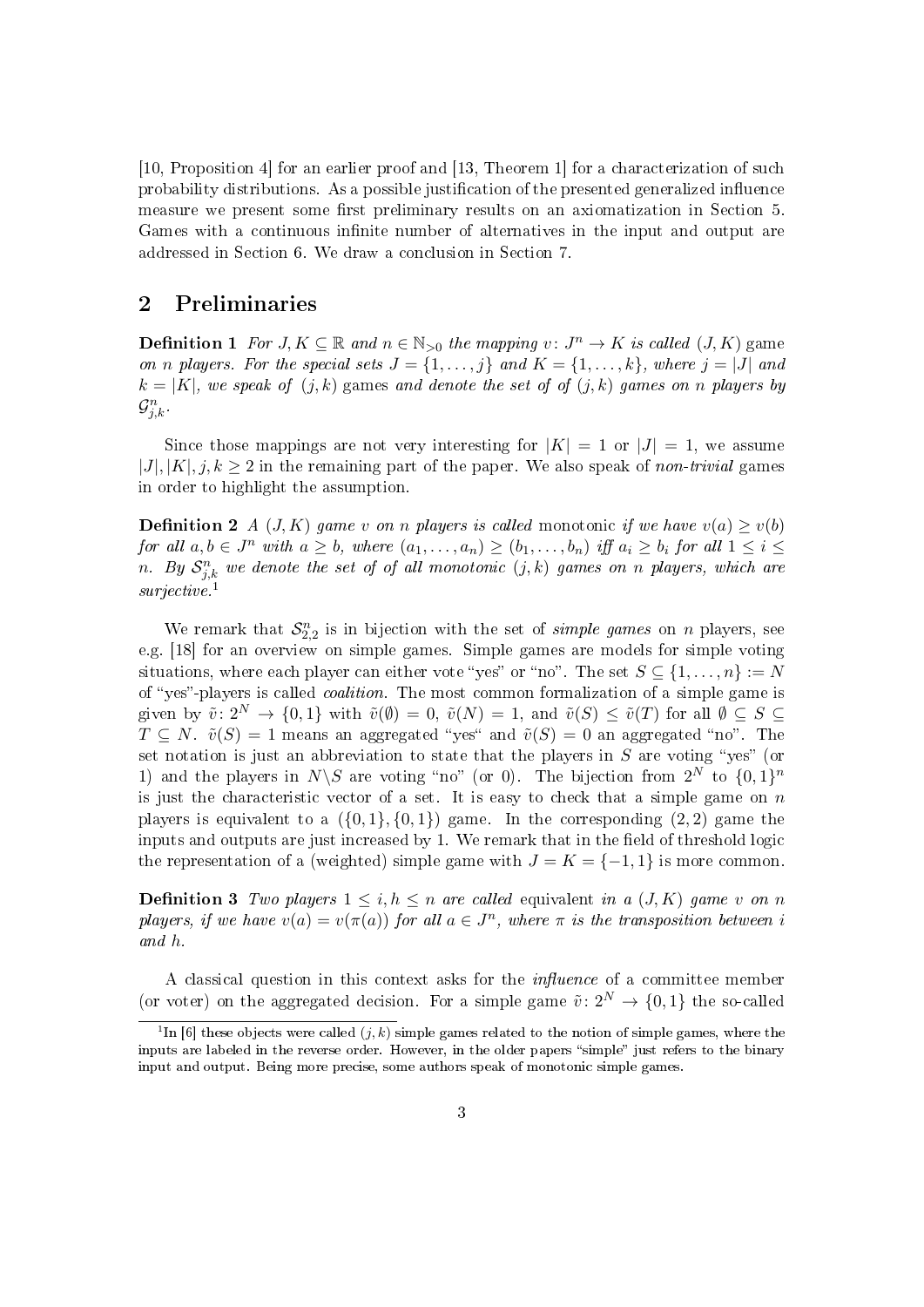Shapley-Shubik index, see [17], of player  $1 \leq i \leq n$  in  $\tilde{v}$  is given by

$$
\tilde{\varphi}_i(\tilde{v}) = \frac{1}{n!} \cdot \sum_{\emptyset \subseteq S \subseteq N \setminus \{i\}} |S|! \cdot (n-1-|S|)! \cdot (v(S \cup \{i\}) - v(S)). \tag{1}
$$

It can be interpreted as a weighted marginal contribution and is just a specialization of the Shapley value for transferable utility (TU) games, see [16]. In the next section we will describe an influence measure for  $(j, k)$  games similar to the Shapley-Shubik index.

The extreme case of having absolutely no influence is captured by:

**Definition 4** Let v be a  $(J, K)$  game on n players. If we have

$$
v(a_1,\ldots,a_n)=v(a_1,\ldots,a_{i-1},x,a_{i+1},\ldots,a_n)
$$

for all  $a_1, \ldots, a_n, x \in J$ , player i is called a null player.

Of course this general definition is consistent with the definition of a null player in a simple game  $\tilde{v}$  and we have  $\tilde{\varphi}_i(\tilde{v}) = 0$  for each null player i. For equivalent players h, i. we have  $\tilde{\varphi}_h(\tilde{v}) = \tilde{\varphi}_i(\tilde{v})$ .

# 3 The Shapley-Shubik index as a measurement for the reduction of uncertainty

If the votes of all  $n$  players are known, then the aggregated decision is uniquely determined by the underlying game. In order to evaluate the  $influence$  of each player on the final outcome, one can think of the voting situation as a roll-call, c.f. [3]. Each player declares her vote one after the other. In the case of a binary outcome, i.e.,  $|K| = 2$ , there exists a certain player  $i$  whose declaration uniquely determines the outcome for the first time. The respective player is commonly called *pivotal*, cf. Definition 10. Of course the pivotality depends on the ordering of the players in this context. For more than two output alternatives the set of possible outcomes may shrink several times.

**Definition 5** Let v be a  $(J, K)$  game on n players and  $S_n$  be the set of all bijections of N, i.e., the set of all permutations of  $N = \{1, ..., n\}$ . For each  $1 \leq h \leq n$  we set  $\tau_h: \mathcal{G}_{J,K}^n \times S_n \times J^n \to \{0,\ldots, |K|-1\},\$ 

$$
\tau_h(v, \pi, a_1, \dots, a_n) = \left| \left\{ v(a'_1, \dots, a'_n) : a'_l = a_l \text{ if } \pi(l) < h \text{ and } a'_l \in J \text{ otherwise} \right\} \right|
$$
\n
$$
- \left| \left\{ v(a'_1, \dots, a'_n) : a'_l = a_l \text{ if } \pi(l) \le h \text{ and } a'_l \in J \text{ otherwise} \right\} \right|,
$$

where  $\mathcal{G}_{J,K}^n$  denotes the set of  $(J,K)$  game on n players.

So, given an ordering  $\pi$  of the *n* players and a specific input  $(a_1, \ldots, a_n)$ , the value of  $\tau_h(v, \pi, a_1, \ldots, a_n)$  displays the decrease of our uncertainty of the final outcome after the hth player, according to  $\pi$ , has declared her vote. The initial uncertainty is  $|\text{im}(v)| - 1$ , where

$$
\operatorname{im}(v) = \{v(a_1, \ldots, a_n) : a_i \in J \,\forall 1 \leq i \leq n\}
$$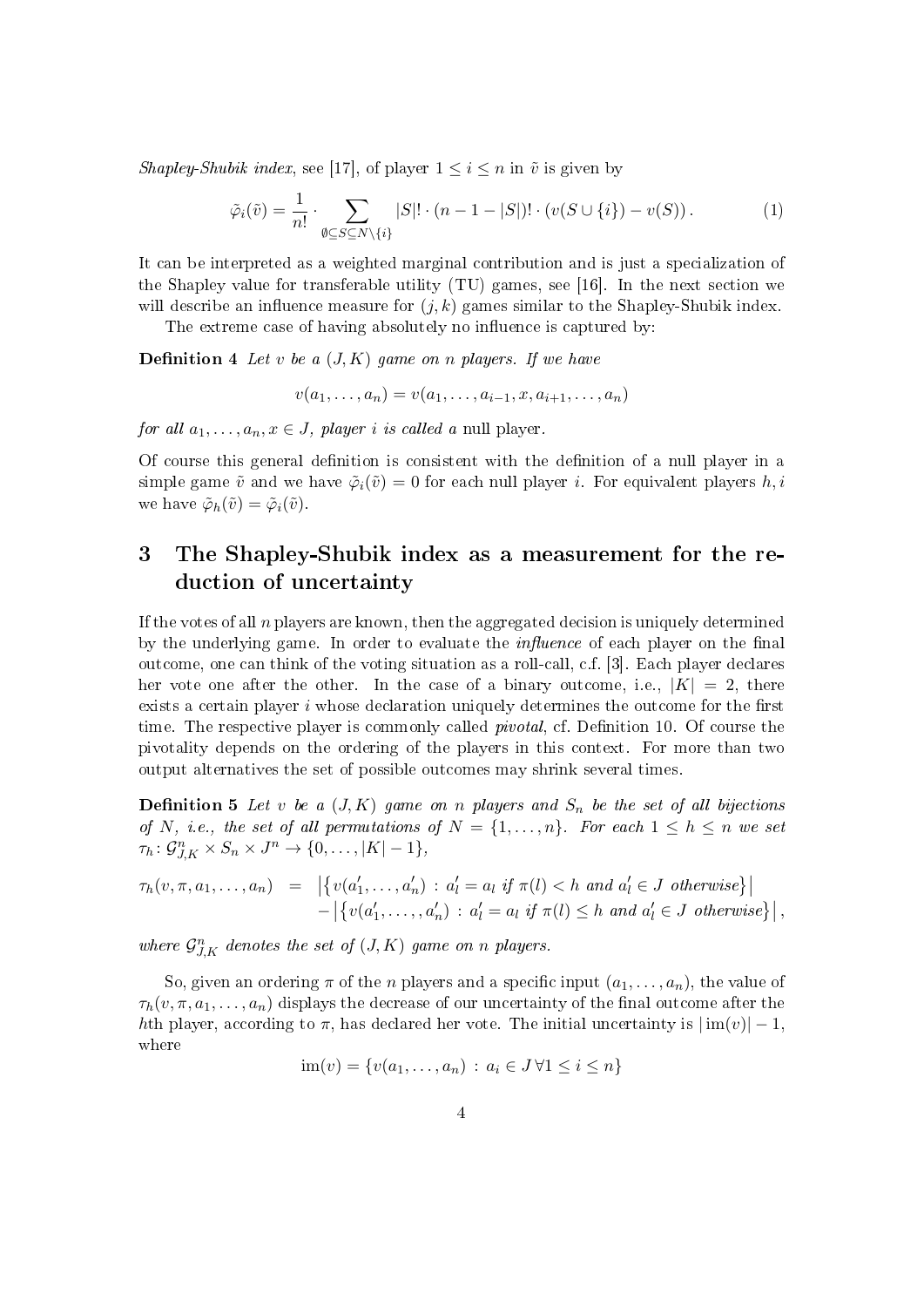denotes the image of the mapping v, i.e., there are  $|\text{im}(v)|$  possible outcomes before the first player declares her vote and a unique outcome after the last player has declared her vote. By summing over all possible orderings and all possible inputs we obtain a general measurement for  $influence$  after normalization:

**Definition 6** For each positive integer n, each integer  $1 \leq i \leq n$ , and each sets  $J, K \subseteq \mathbb{R}$ with  $|J|, |K| \geq 2$  we set  $\varphi_i : \mathcal{G}_{J,K}^n \to \mathbb{R}_{\geq 0}$  with

$$
\varphi_i(v) = \frac{1}{n!} \cdot \frac{1}{|J|^n} \cdot \frac{1}{|\operatorname{im}(v)| - 1} \cdot \sum_{(\pi, a_1, \dots, a_n) \in S_n \times J^n} \tau_{\pi^{-1}(i)}(v, \pi, a_1, \dots, a_n) \tag{2}
$$

if  $|\text{im}(v)| > 1$  and  $\varphi_i(v) = 0$  otherwise.

We remark that we have  $|\text{im}(v)| = |K|$  if v is surjective. Via the normalization factors, the *influence measure* of Definition 6 obtains a nice property that is called *efficiency* in the context of power indices.

**Lemma 7** For each 
$$
v \in \mathcal{G}_{J,K}^n
$$
 with  $|\text{im}(v)| > 1$  we have  $\sum_{i=1}^n \varphi_i(v) = 1$  and  $\varphi_i(v) \in [0,1]$   
for all  $1 \leq i \leq n$ .<sup>2</sup>

PROOF. For each  $\pi \in S_n$  and each  $(a_1, \ldots, a_n) \in J^n$  we have

$$
\sum_{i=1}^{n} \tau_{\pi^{-1}(i)}(v, \pi, a_1, \dots, a_n) = \sum_{h=1}^{n} \tau_h(v, \pi, a_1, \dots, a_n) = |\operatorname{im}(v)| - 1.
$$

 $\Box$ 

**Definition 8** We call  $v \in \mathcal{G}_{j,k}^n$  output-rough if

$$
\{v(a'_1,\ldots,a'_n) : a'_l = a_l \text{ if } \pi(l) \leq h \text{ and } a'_l \in J \text{ otherwise}\}
$$

is an interval<sup>3</sup> for all  $(a_1, \ldots, a_n) \in J^n$ ,  $\pi \in S_n$ ,  $1 \leq h \leq n$ .

We remark each  $(j, 2)$  game is output-rough. An example of a surjective and monotonic (2, 3) game that is not output-rough ins given in Example 19. An example of a surjective, monotonic, output-rough (2,3) game v is given by  $v(1, 1) = 1$ ,  $v(2, 2) = 3$ , and  $v(1, 2) = v(2, 1) = 2$ .

For the case of surjective, monotonic, output-rough  $(j, k)$  games with  $j, k \geq 2$ , Equation (2) can be simplified significantly.

 $^{2}$ We remark that the Shapley-Shubik index for simple games, based on Equation (1), is not efficient in all non-monotonic cases. For  $\tilde{v}(\emptyset) = v(\{2\}) = v(\{1, 2\}) = 0$ ,  $\tilde{v}(\{1\}) = 1$  we would have  $\tilde{\varphi}_1(\tilde{v}) = \frac{1}{2}$  and  $\tilde{\varphi}_2(\tilde{v}) = -\frac{1}{2}.$ 

 $^3\mathrm{We~call~a~set}~M\subseteq \mathbb{Z}~\mathrm{an~interval~if~there~exist~}a,b\in \mathbb{R}~\mathrm{with}~M=[a,b]\cap \mathbb{Z}.$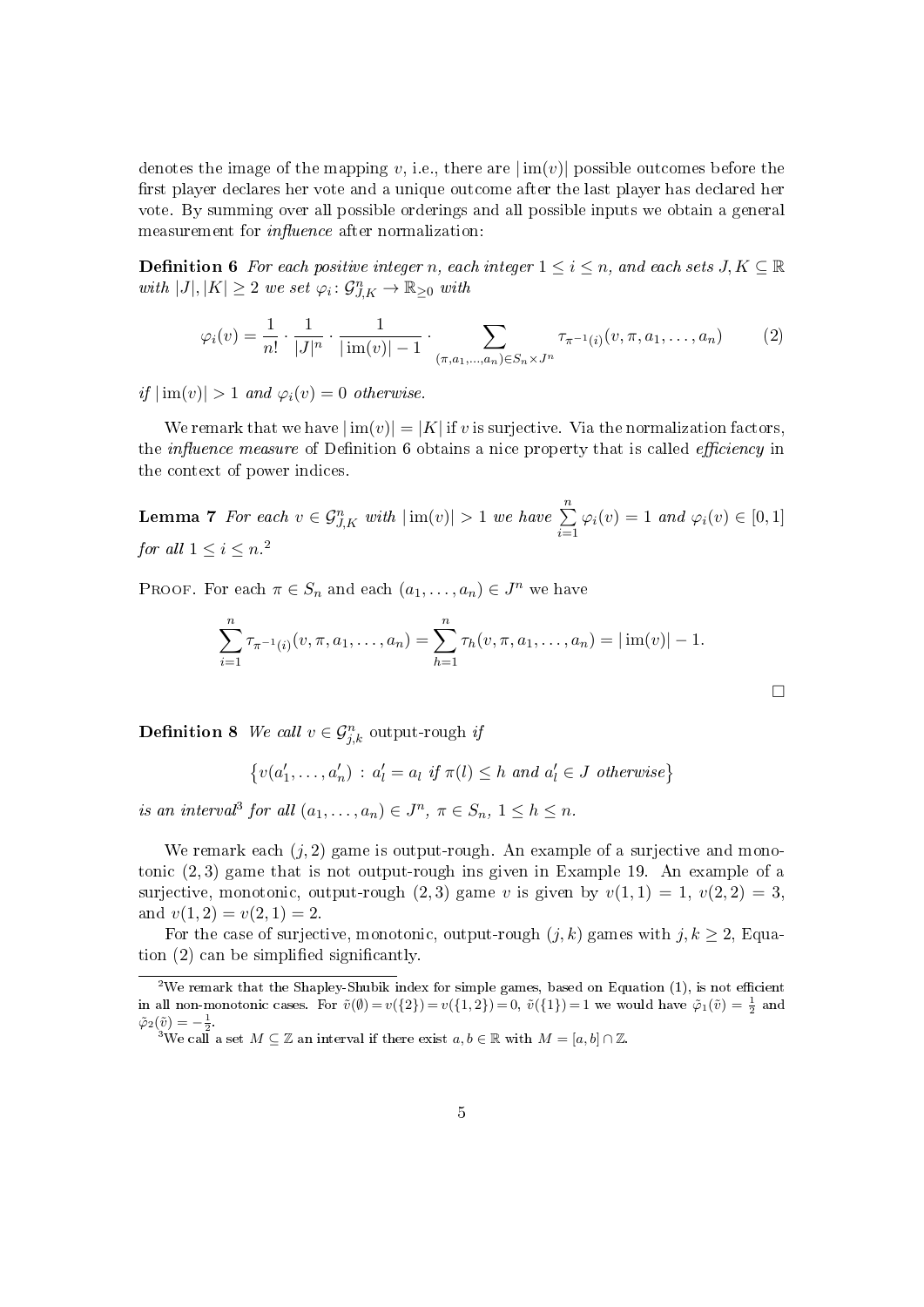**Lemma 9** For each non-trivial, surjective, monotonic, output-rough  $(i, k)$  game v on n players and each integer  $1 \leq i \leq n$  we have

$$
\varphi_i(v) = \frac{1}{n!} \cdot \frac{1}{j^n} \cdot \frac{1}{k-1} \cdot \left( \frac{1}{\overline{v}_{\pi,\pi^{-1}(i)-1}} \right)
$$
\n
$$
\sum_{(\pi,a=(a_1,...,a_n)) \in S_n \times J^n} \left( \overline{v}_{\pi,\pi^{-1}(i)-1}(a) - \underline{v}_{\pi,\pi^{-1}(i)-1}(a) \right) - \left( \overline{v}_{\pi,\pi^{-1}(i)}(a) - \underline{v}_{\pi,\pi^{-1}(i)}(a) \right),
$$
\n(3)

where  $\overline{v}_{\pi,h}(a) = v(a'_1,\ldots,a'_n)$  with  $a'_l = a_l$  if  $\pi(l) \leq h$  and  $a'_l = j$  otherwise;  $\underline{v}_h(b) =$  $v(b'_1, \ldots, b'_n)$  with  $b'_l = b_l$  if  $\pi(l) \leq h$  and  $b'_l = 1$  otherwise.

PROOF. Due to monotonicity and output-roughness we have

 $\{v(a'_1,\ldots,a'_n): a'_l=a_l \text{ if } \pi(l)\leq h \text{ and } a'_l\in J \text{ otherwise }\}=\{\underline{v}_{\pi,h}(a),\ldots,\overline{v}_{\pi,h}(a)\}$ for all  $1 \leq h \leq n$  and all  $a = (a_1, \ldots, a_n) \in J^n$ .

For  $j = k = 2$  the formula for  $\varphi_i$  can be simplified significantly, which is the topic of the next section. Some more notation can be introduced for the slightly more general case  $k = 2$ 

**Definition 10** For  $j \geq 2$ , let v be a surjective  $(j, 2)$  game on n players. Given an input vector  $a \in J^n$  and an ordering  $\pi \in S_n$  we call a player  $1 \leq i \leq n$  a pivot for a,  $\pi$  in v if  $\tau_{\pi^{-1}(i)}(v,\pi,a) = 1.$ 

In other words, a player  $i$  is a pivot, if the declarations before player  $i$  still allow both elements of K as possible outcomes while player i fixes the outcome (to either 1 or 2). For a non-trivial, surjective, monotonic  $(j, k)$  game v we may describe

 $M = \big\{ v(a'_1, \ldots, a'_n) \, : \, a'_l = a_l \text{ if } \pi(l) \leq \pi(i) \text{ and } a'_l \in J \text{ otherwise} \big\}$ 

by  $b_1^M, \ldots, b_{k-1}^M \in \{-1, 0, 1\}$  with

- $b_h^M = -1$  iff  $m \leq h$  for all  $m \in M$ ;
- $b_h^M = 1$  iff  $m > h$  for all  $m \in M$ ;
- $b_h^M = 0$  otherwise.

If  $b_h^M$  switches from a zero to a non-zero value, then we may call player i an h-pivot for a,  $\pi$  in v. The number of pivots for given a,  $\pi$  is  $k-1$ . With this,  $\varphi_i(v)$  is equal to the probability of a player  $i$  to be pivotal, assuming equiprobable input vectors and orderings.

The notion of minimal winning coalitions can be generalized to non-trivial, surjective, monotonic  $(j, 2)$  games.

**Definition 11** Let v be a non-trivial, surjective, monotonic  $(j, 2)$  game on n players. A vector  $a \in J^n$  is called a winning vector if  $v(a) = 2$  and losing vector otherwise. If a is a winning vector, but all vectors  $a' < a$  are losing, then a is called a minimal winning vector. Analogously a losing vector a is called maximal losing vector if  $a'$  is a winning vector for all  $a' > a$ .<sup>4</sup>

<sup>&</sup>lt;sup>4</sup>We write  $a > b$  for  $a > b$  and  $a \neq b$ .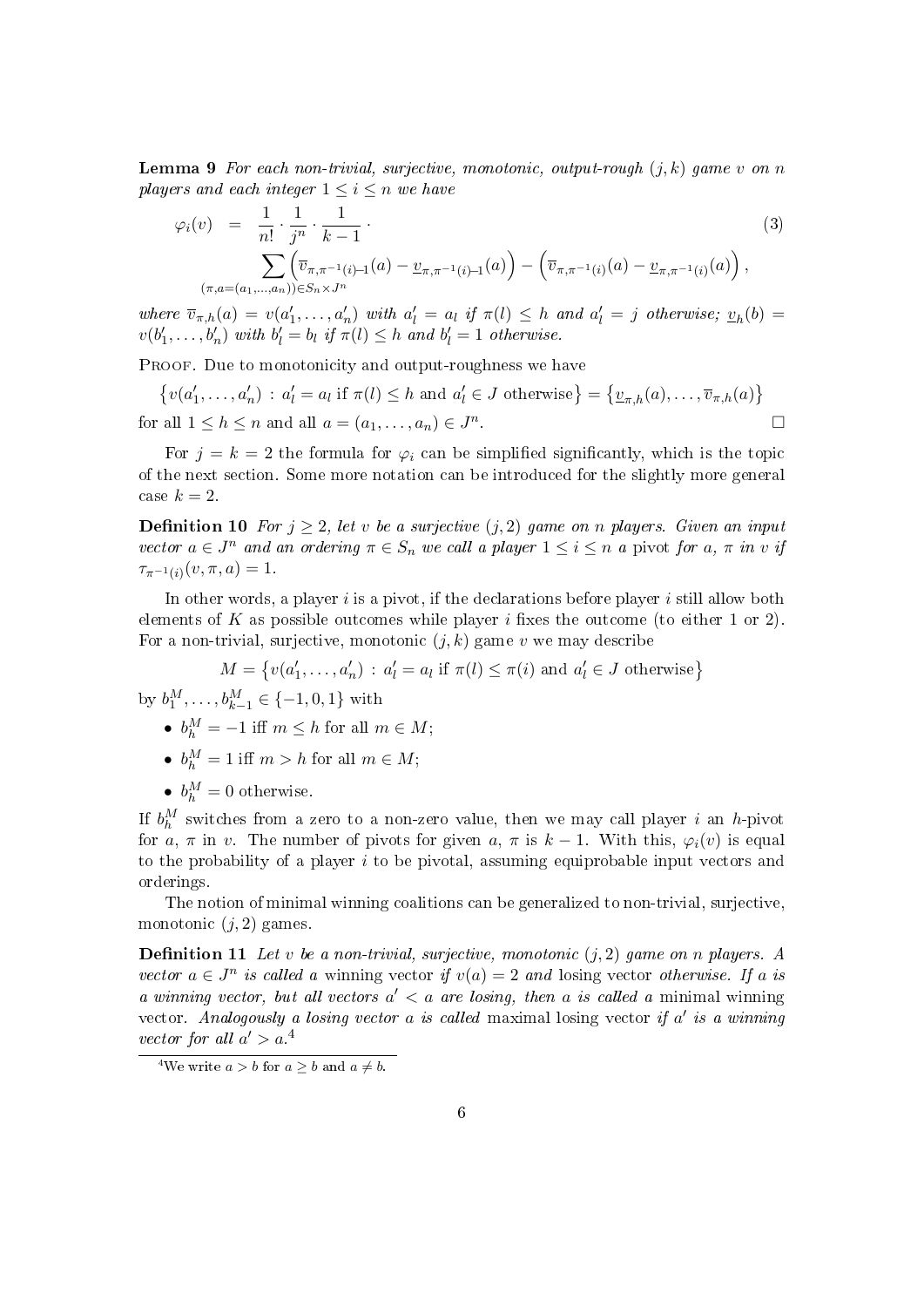We remark that  $v$  is uniquely described by its set of minimal winning or its set of maximal losing vectors. The minimal winning vectors of Example 18 are given by  $(2, 3)$  and  $(3, 2)$ . The corresponding maximal losing vectors are given by  $(1,3)$ ,  $(3,1)$ , and  $(2,2)$ .

#### 4 The main result

Now we focus on the special case  $j = k = 2$  and relate Equation (1) with Equation (3). To this end we have to introduce some further notions for simple games.

**Definition 12** Let  $\tilde{v}$  be a simple game on n players. A coalition  $S \subseteq N \setminus \{i\}$  is called an i-swing if  $v(S \cup \{i\}) - v(S) = 1$ , i.e.,  $v(S \cup \{i\}) = 1$  and  $v(S) = 0$ .

With this we can rewrite Equation (1) to

$$
\tilde{\varphi}_i(\tilde{v}) = \frac{1}{n!} \cdot \sum_{S \text{ is an } i-\text{swing}} |S|! \cdot (n-1-|S|)!.
$$

Let  $v \in \mathcal{S}_{2,2}^n$  correspond to  $\tilde{v}$  and S be an *i*-swing for an arbitrary but fixed player *i*. We set  $a_l = 2$  if  $l \in S$  and  $a_l = 1$  otherwise for all  $l \in N \setminus \{i\}$ . With this we have  $v(a_1, \ldots, a_{i-1}, 1, a_{i+1}, \ldots, a_n) = 1$  and  $v(a_1, \ldots, a_{i-1}, 2, a_{i+1}, \ldots, a_n) = 2$ . So, if the players in  $S$  are asked first, then still both outcomes 1 and 2 are possible. If player  $i$ says 2, then the outcome is fixed to 2 due to the monotonicity of  $v$ . There are exactly  $|S| \cdot (n-1-|S|)!$  orderings where the set of players before player i coincides with S. There is another interpretation: If the players of  $N\setminus (S\cup\{i\})$  are asked first, then still both outcomes 1 and 2 are possible. If player  $i$  says 1, then the outcome is fixed to 1 due to the monotonicity of  $v$ . From these observations we conclude:

**Lemma 13** Let  $\tilde{v}$  be a simple game on n players and v be the corresponding  $(2, 2)$  game. We have

$$
\tilde{\varphi}_i(\tilde{v}) = \frac{1}{n!} \cdot \sum_{S \text{ is an } i-swing} |S|! \cdot (n-1-|S|)! \n= \frac{1}{n!} \cdot \sum_{(\pi,a=(2,\ldots,2)) \in S_n \times J^n} \left( \overline{v}_{\pi,\pi^{-1}(i)-1}(a) - \underline{v}_{\pi,\pi^{-1}(i)-1}(a) \right) - \left( \overline{v}_{\pi,\pi^{-1}(i)}(a) - \underline{v}_{\pi,\pi^{-1}(i)}(a) \right) \n= \frac{1}{n!} \cdot \sum_{(\pi,a=(1,\ldots,1)) \in S_n \times J^n} \left( \overline{v}_{\pi,\pi^{-1}(i)-1}(a) - \underline{v}_{\pi,\pi^{-1}(i)-1}(a) \right) - \left( \overline{v}_{\pi,\pi^{-1}(i)}(a) - \underline{v}_{\pi,\pi^{-1}(i)}(a) \right).
$$

So, the Shapley-Shubik index is the same as the influence measure from Definition 6 when all players say 2 ("yes") or all players say 1 ("no") in the roll-call model. Equation (1) can be seen as a computational simplication. We will see shortly that the connection between Equation (1) and the roll-call model is far more general than suggested by Lemma 13. To this end denote by  $\chi_h(a)$  the number of  $a_i$  which are equal to h.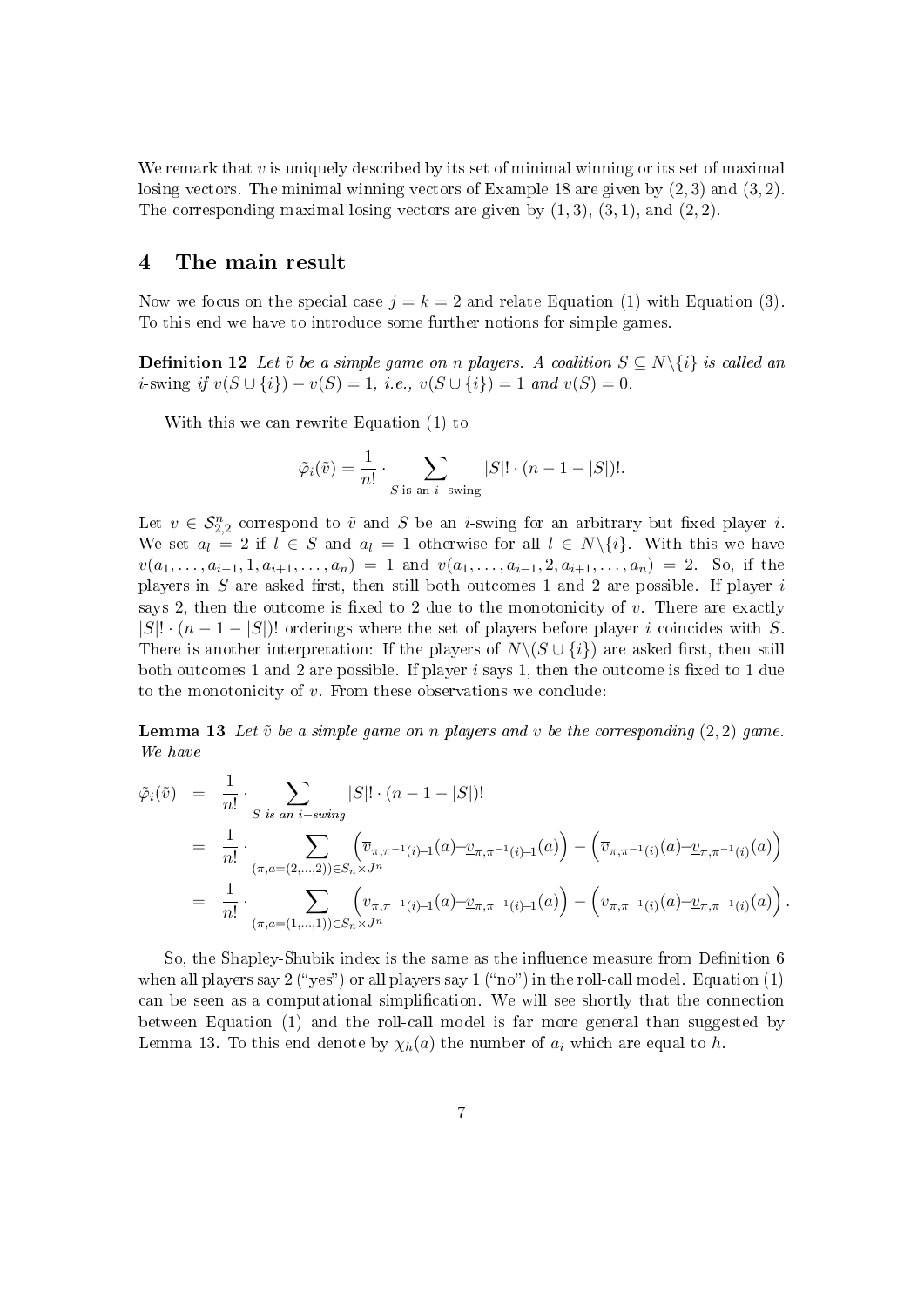**Lemma 14** For  $v \in S_{2,2}^n$  we have

$$
\left(\overline{v}_{\pi,\pi^{-1}(i)-1}(a) - \underline{v}_{\pi,\pi^{-1}(i)-1}(a)\right) - \left(\overline{v}_{\pi,\pi^{-1}(i)}(a) - \underline{v}_{\pi,\pi^{-1}(i)}(a)\right) = 1\tag{4}
$$

 $iff$  either

$$
\underline{v}_{\pi,\pi^{-1}(i)-1}(a) = \underline{v}_{\pi,\pi^{-1}(i)}(a) = \overline{v}_{\pi,\pi^{-1}(i)}(a) = 1, \, \overline{v}_{\pi,\pi^{-1}(i)-1}(a) = 2, \, a_i = 1
$$

or

$$
\underline{v}_{\pi,\pi^{-1}(i)-1}(a) = 1, \ \underline{v}_{\pi,\pi^{-1}(i)}(a) = \overline{v}_{\pi,\pi^{-1}(i)}(a) = \overline{v}_{\pi,\pi^{-1}(i)-1}(a) = 2, \ a_i = 2.
$$

PROOF. Due to monotonicity the following cases are possible:

| $\underline{v}_{\pi,\pi^{-1}(i)-1}(a)$ $\underline{v}_{\pi,\pi^{-1}(i)}(a)$ $\overline{v}_{\pi,\pi^{-1}(i)}(a)$ $\overline{v}_{\pi,\pi^{-1}(i)-1}(a)$ |  |  |
|-------------------------------------------------------------------------------------------------------------------------------------------------------|--|--|
|                                                                                                                                                       |  |  |
|                                                                                                                                                       |  |  |
|                                                                                                                                                       |  |  |
|                                                                                                                                                       |  |  |
|                                                                                                                                                       |  |  |
|                                                                                                                                                       |  |  |

 $\Box$ 

**Lemma 15** For integers  $0 \le s \le h - 1 \le n - 1$  we have

$$
\sum_{l=0}^{n-h} {s+l \choose s} \cdot {n-s-1-l \choose h-s-1} = {n \choose h}.
$$

PROOF. The stated summation formula can be concluded from Vandermonde's Identity. Here we give a direct combinatorial proof by double counting. The number of ways to choose h out of n objects is given by  $\binom{n}{h}$  $\binom{n}{h}$ . For a selection let l be an integer such that the  $(s + 1)$ th chosen object is labeled  $s + l + 1$ , where we assume labels from 1 to n. Here l can range from 0 to  $n - h$  and is uniquely determined. Since exactly s elements have to be chosen before the  $(s + 1)$ th element and  $h - s - 1$  elements have to be chosen after the  $(s+1)$ th element, there are  $\binom{s+l}{s}$  ${s+1 \choose s} \cdot {n-s-1-1 \choose h-s-1}$ <sup>--s−1-t</sup>) possibilities. Summing over the possible values for l gives the stated formula.

**Lemma 16** Let  $\tilde{v}$  be a simple game on n players and v be the corresponding  $(2, 2)$  game. For each  $1 \leq i \leq n$  and each  $0 \leq h \leq n$  we have

$$
\binom{n}{h} \cdot \sum_{S \text{ is an } i-swing} |S|! \cdot (n-1-|S|)! = \sum_{(\pi,a) \in S_n \times J^n \text{ with } \chi_2(a) = h} \left( \overline{v}_{\pi,\pi^{-1}(i)-1}(a) - \underline{v}_{\pi,\pi^{-1}(i)-1}(a) \right) - \left( \overline{v}_{\pi,\pi^{-1}(i)}(a) - \underline{v}_{\pi,\pi^{-1}(i)}(a) \right).
$$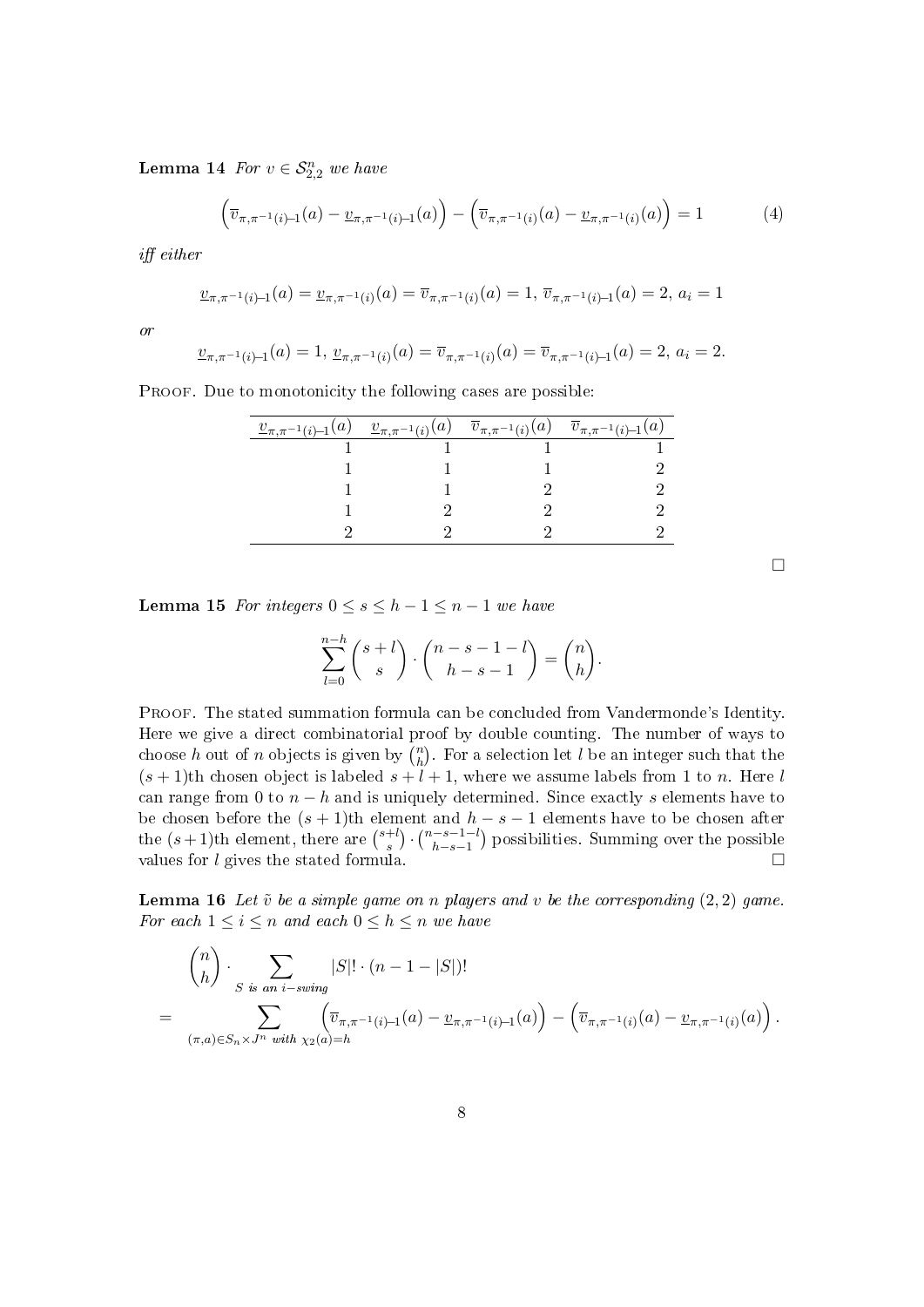PROOF. We prove the stated equation by double counting. The right hand side clearly counts the number of cases  $(\pi, a) \in S_n \times J^n$  with  $\chi_2(a) = h$  where Equation (4) is satisfied.

Now let  $\pi \in S_n$  and  $a \in J^n$  with  $\chi_2(a) = h$ , where Equation (4) is satisfied, be arbitrary but fixed. Set  $F = \{l \in N : \pi(l) < \pi(i)\}$  and  $B = \{l \in N : \pi(l) > \pi(i)\}\$ , so that  $F \cup \{i\} \cup B = N$  is a partition. If  $a_i = 2$ , then we set  $S = \{l \in F : a_l = 2\}$ . If  $a_i = 1$ , then we choose  $S \subseteq N \setminus \{i\}$  such that  $\{l \in F : a_l = 1\} = N \setminus (S \cup \{i\})$ . We can easily check that  $S$  is an *i*-swing in both cases.

Now we start with a fixed i-swing S and count the corresponding pairs  $(\pi, a)$  as described above. We can easily check that exactly one of the cases  $|S| \leq h - 1$  or  $|N\setminus (S\cup\{i\})|\leq n-h-1$  is satisfied.

• For the second case of Lemma 14 we need  $|S| \leq h-1$  and  $a_m = 2$  for all  $m \in S \cup \{i\}$ . Exactly  $h - s - 1$  out of the remaining  $n - s - 1$  players have to vote 2 so that  $\chi_2(a) = h$ . Choose a integer l so that the set F, as described above, has cardinality  $|S| + l$ . Thus, we have  $|B| = n - |S| - 1 - l$ ,  $0 \le l \le n - h$  and l out of the  $n-h$  players voting 1 have to be chosen for F. Since there are  $|F|! \cdot |B|!$  fitting permutations  $\pi$ , we obtain

$$
\binom{n-s-1}{h-s-1} \cdot \sum_{l=0}^{n-h} (s+l)! \cdot (n-s-1-l)! \cdot \binom{n-h}{l}
$$
  
= 
$$
\sum_{l=0}^{n-h} \frac{(n-s-1)! \cdot (s+l)! \cdot (n-s-1-l)! \cdot (n-h)!}{(h-s-1)! \cdot (n-h)! \cdot l! \cdot (n-h-l)!}
$$
  
= 
$$
s! \cdot (n-s-1)! \cdot \sum_{l=0}^{n-h} {s+l \choose s} \cdot \binom{n-s-1-l}{h-s-1}
$$
  
Lemma 15 
$$
\binom{n}{h} \cdot s! \cdot (n-s-1)!
$$

cases, where we use  $|S| = s$  as abbreviation.

• For the first case of Lemma 14 we need  $|N\setminus (S\cup\{i\})|\leq n-h-1$  and  $a_m=1$  for all  $m \in N \backslash S$ . Exactly  $s - h$  out of the remaining s players have to vote 1 so that  $\chi_2(a) = h$ . Choose a integer l so that the set F, as described above, has cardinality  $n - s - 1 + l$ . Thus, we have  $|B| = s - l$ ,  $0 \le l \le h$  and l out of the h players voting 2 have to be chosen for F. Since there are  $|F|! \cdot |B|!$  fitting permutations  $\pi$ ,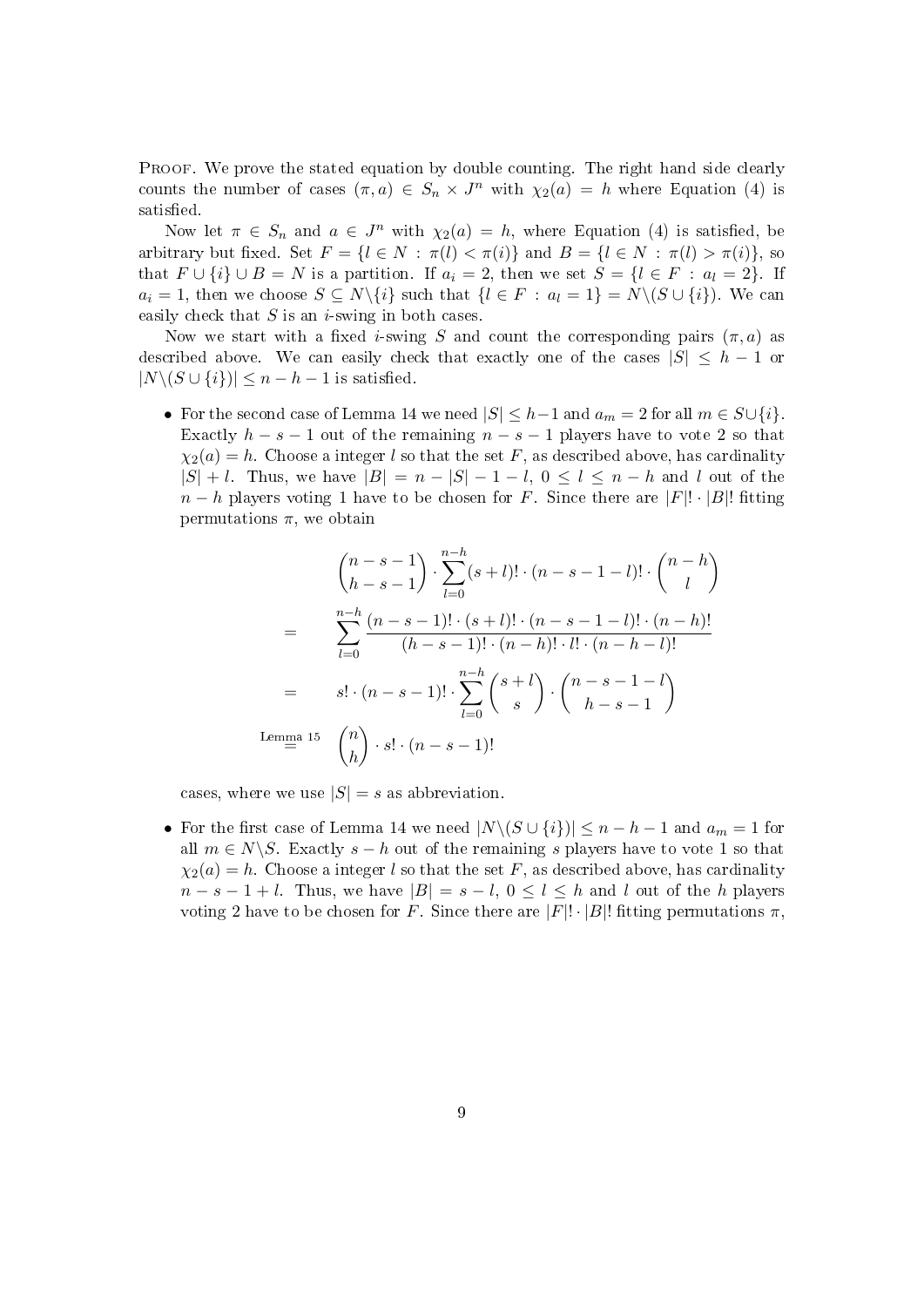we obtain

$$
\binom{s}{s-h} \cdot \sum_{l=0}^{h} (n-s-1+l)! \cdot (s-l)! \cdot \binom{h}{l}
$$
  
=  $s! \cdot (n-s-1)! \cdot \sum_{l=0}^{h} \binom{s'+l}{s'} \cdot \binom{n-s'-1-l}{h'-s'-1}$   
=  $s! \cdot (n-s-1)! \cdot \sum_{l=0}^{n-h'} \binom{n-s-1+l}{n-s-1} \cdot \binom{s-l}{s-h}$ 

cases using  $h' = n - h$  and  $s' = n - s - 1$ . Since  $n - s - 1 \leq n - h - 1$  we have  $0 \leq s' \leq h'-1 \leq n-1$ , so that we can apply Lemma 15. Using  $\binom{n}{h'} = \binom{n}{n-1}$  $\binom{n}{n-h} = \binom{n}{h}$  $\binom{n}{h}$ we have  $\binom{n}{h}$  $\binom{n}{h} \cdot s! \cdot (n - s - 1)!$  cases.

 $\Box$ 

Applying Lemma 16 yields our main result:

**Theorem 17** (Cf. [10, Proposition 4]) Let  $\tilde{v}$  be a simple game on n players, v be the corresponding (2, 2) game, and  $p: J^n \to [0,1]$  a probability measure with  $p(a) = p(b)$  for all  $a, b \in J^n$  with  $\chi_2(a) = \chi_2(b)$ . For each  $1 \leq i \leq n$  we have

$$
\tilde{\varphi}_i(\tilde{v}) = \frac{1}{n!} \cdot \sum_{(\pi, a = (a_1, \ldots, a_n)) \in S_n \times J^n} p(a) \cdot \left( \left( \overline{v}_{\pi, \pi^{-1}(i)-1}(a) - \underline{v}_{\pi, \pi^{-1}(i)-1}(a) \right) - \left( \overline{v}_{\pi, \pi^{-1}(i)}(a) - \underline{v}_{\pi, \pi^{-1}(i)}(a) \right) \right).
$$

We remark that for  $p(a) = q^{\chi_2(a)} \cdot (1-q)^{n-\chi_2(a)}$  we obtain the result that the Shapley-Shubik index of a player  $i$  in a simple game is equal to the probability of  $i$  being pivotal, where the players' votes are independent and the individual "yes"-votes have an expectation of  $0 \leq q \leq 1$ , cf. [14].

As a refinement we weaken the assumption that the individuals votes are independent to, lets say, *anonymous* probabilities<sup>5</sup> for the votes, i.e., the probability for a vector of votes only depends on the number of "yes"-votes, which seems to be a very reasonable assumption.

For the reverse statement of Theorem 17 we refer to [13, Theorem 1].

Setting  $p(2,\ldots,2) = 1$  and  $p(a) = 0$  otherwise, we can obtain Equation (1) as a computational simplication of the general roll-call model with anonymous probabilities for the votes in Theorem 17. (If  $a_i = 2$  for all  $1 \leq i \leq n$  we can simplify

$$
(\overline{v}_{\pi,\pi^{-1}(i)-1}(a)-\underline{v}_{\pi,\pi^{-1}(i)-1}(a)) - (\overline{v}_{\pi,\pi^{-1}(i)}(a)-\underline{v}_{\pi,\pi^{-1}(i)}(a))
$$

to  $\underline{v}_{\pi,\pi^{-1}(i)}(a)-\underline{v}_{\pi,\pi^{-1}(i)-1}(a)$ , which is equivalent to  $v(S\cup\{i\})-v(S)$  for  $S=\{l\in N\,:\,$  $\pi(l) < \pi(i)$ .

 $^{5}$ Cf. [7].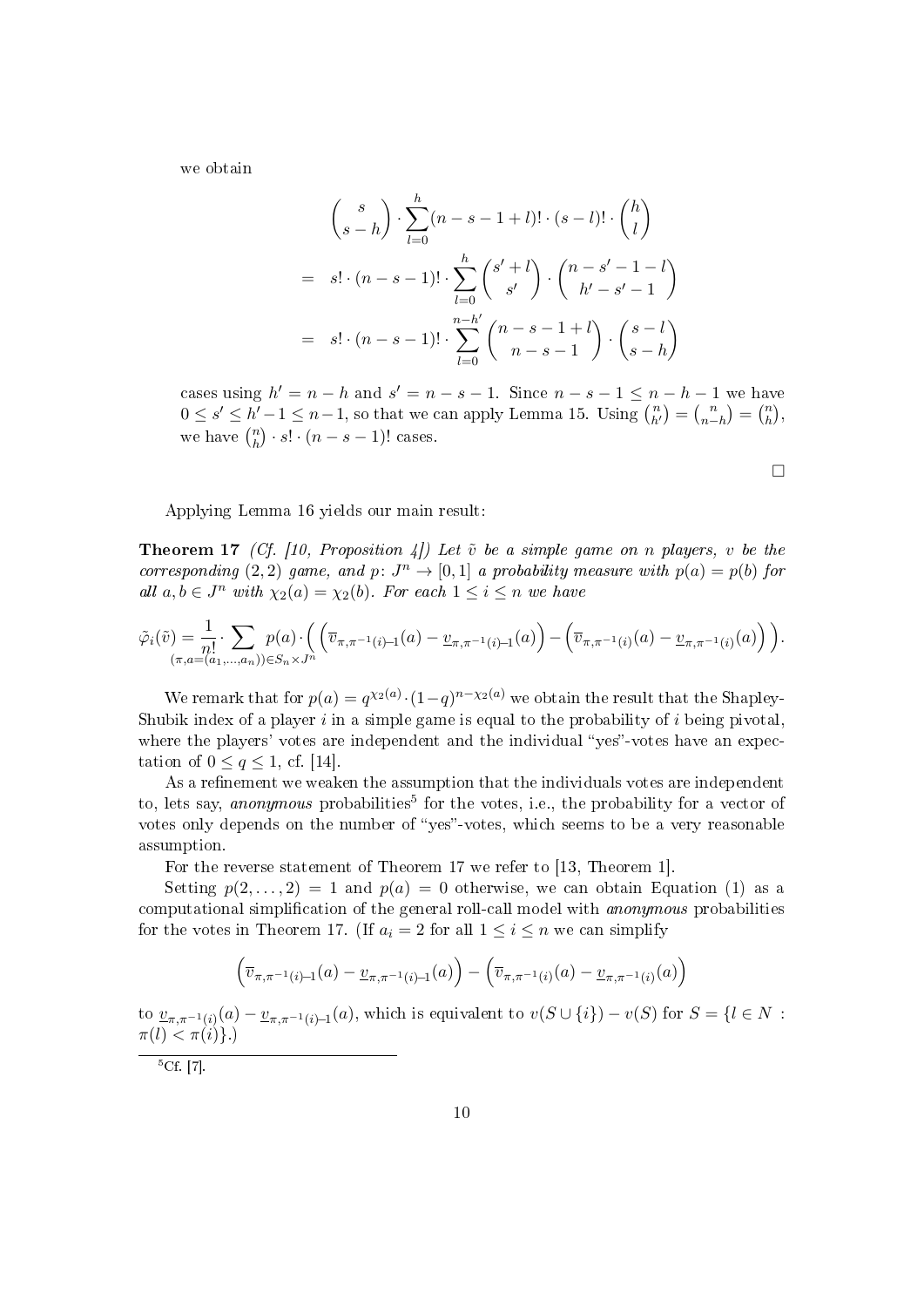For  $p(a) = \frac{1}{2^n}$  we obtain  $\tilde{\varphi}_i(\tilde{v}) = \varphi_i(v)$ , which gives some justification for calling the influence measure from Definition 6 the Shapley-Shubik index for  $(j, k)$  games. Using the correspondence between *i*-swings and input vectors satisfying Equation  $(4)$  from the proof of Theorem 17 we can directly prove this equation. Starting from an  $i$ -swing  $S$  we write the set F as  $S \cup X$  and set  $|X| = x$ . In contrast to the proof of Theorem 17 we make no assumption on the values of  $a_l$  for  $l \in B$ . So, we have  $\binom{n-s-1}{r}$  $\binom{s-1}{x}$  possibilities for X,  $2^{n-s-x-1}$  possibilities for a, and  $(s+x)! \cdot (n-s-x-1)!$  possibilities for  $\pi$ , where  $0 \leq x \leq n - s - 1$ . We compute

$$
\sum_{x=0}^{n-s-1} (s+x)! \cdot (n-s-x-1)! \cdot \binom{n-s-1}{x} \cdot 2^{n-s-x-1}
$$
  
=  $s! \cdot (n-s-1)! \cdot \sum_{x=0}^{n-s-1} \binom{s+x}{x} \cdot 2^{n-s-x-1}$   
=  $s! \cdot (n-s-1)! \cdot \sum_{y=0}^{n-s-1} \binom{n-1-y}{n-s-1-y} \cdot 2^y$ 

corresponding possibilities.

For the first case of Lemma 14 we similarly have  $\binom{s}{r}$  $\binom{s}{x}$  possibilities for X,  $2^{s-x}$  possibilities for a, and  $(n - s - 1 + x)! \cdot (s - x)!$  possibilities for  $\pi$ , where  $0 \le x \le s$ . We compute

$$
\sum_{x=0}^{s} (s-x)! \cdot (n-s+x-1)! \cdot {s \choose x} \cdot 2^{s-x}
$$
  
=  $s! \cdot (n-s-1)! \cdot \sum_{x=0}^{s} {n-s-1+x \choose x} \cdot 2^{s-x}$   
=  $s! \cdot (n-s-1)! \cdot \sum_{y=0}^{s} {n-1-y \choose s-y} \cdot 2^y$ 

corresponding possibilities.

The equation  $\tilde{\varphi}_i(\tilde{v}) = \varphi_i(v)$ , which was indirectly proven in [3] now follows from

$$
\left(\sum_{y=0}^{n-s-1} \binom{n-1-y}{n-s-1-y} \cdot 2^y \right) + \left(\sum_{y=0}^s \binom{n-1-y}{s-y} \cdot 2^y \right) = 2^n. \tag{5}
$$

This is indeed a very interesting identity on its own. According to the computer algebra system Maple the first sum can be simplified to  $2^n - \frac{1}{2}$  $rac{1}{2} \cdot \binom{n}{s}$  ${s \choose s}$  · hypergeom  $([1, n+1], \frac{1}{2})$  $\frac{1}{2}$ and the second sum can be simplified to  $2^n - \frac{1}{2}$  $\frac{1}{2} \cdot {n \choose s+1}$  · hypergeom  $( [1, n+1], [s+2], \frac{1}{2} ]$  $\frac{1}{2}$ . In the theory of hypergeometric series, see e.g.  $[9]$ , the corresponding identity

$$
\binom{n}{s} \cdot \text{hypergeom}\left([1, n+1], \frac{1}{2}\right) + \binom{n}{s+1} \cdot \text{hypergeom}\left([1, n+1], [s+2], \frac{1}{2}\right) = 2^{n+1}
$$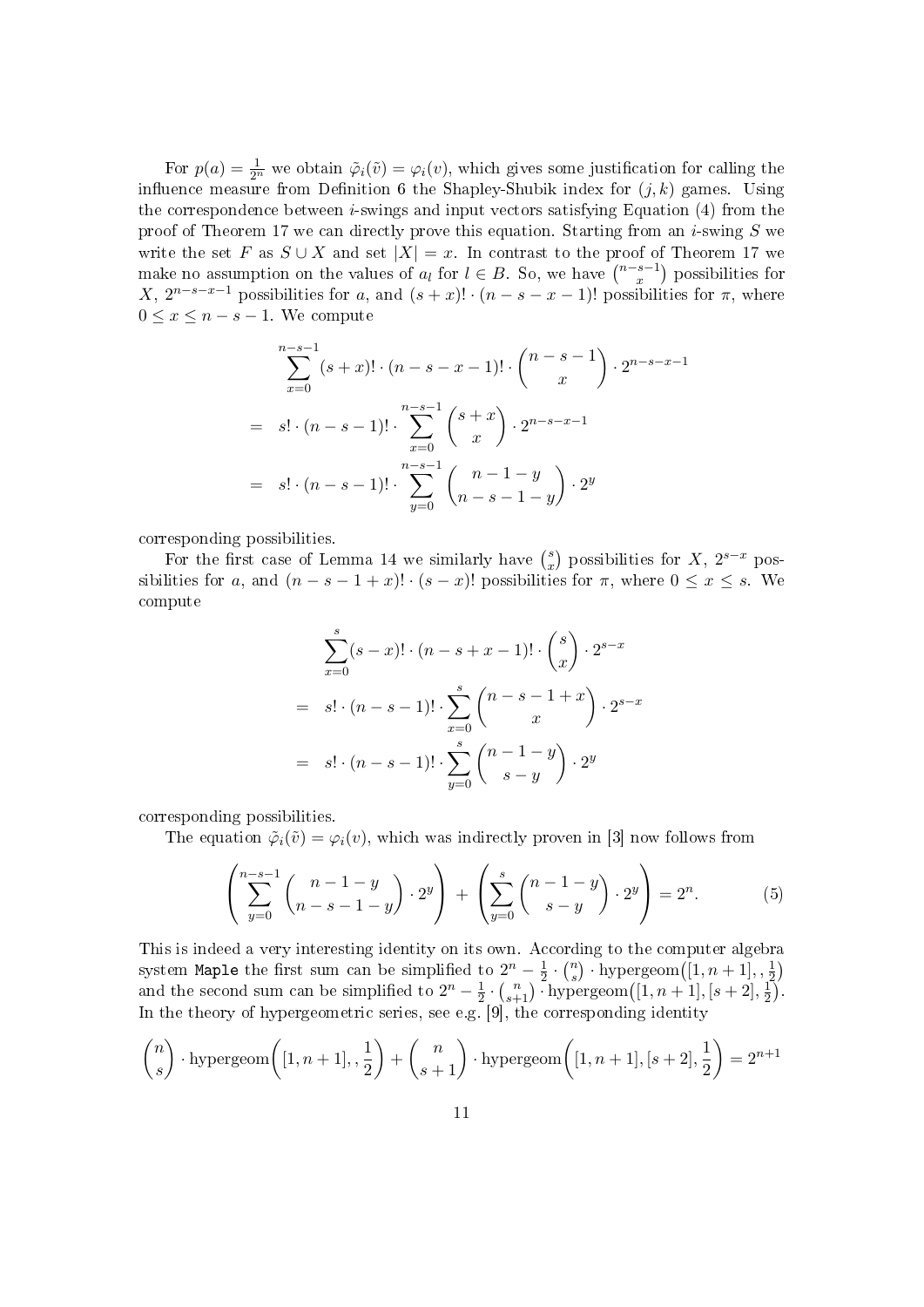might be well known. Arguably, one can speak of "rather formidable combinatorial" difficulties", as done in [3]. Plugging in small values of s into Equation (5) and explicitly evaluating the second sum gives some nice explicit identities. For  $s = 0$  we obtain the well known geometric series  $\sum_{y=0}^{n-1} 2^y = 2^n - 1$ . For  $s = 1, 2$  we obtain

$$
\sum_{y=0}^{n-2} (n-1-y) \cdot 2^y = 2^n - n - 1
$$

and

$$
\sum_{y=0}^{n-3} (n-1-y) \cdot (n-2-y) \cdot 2^{y-1} = 2^n - \frac{n^2+n+2}{2}.
$$

We finish this section by two examples showing that the situation of Theorem 17 can not be generalized to arbitrary parameters  $j$  and  $k$ .

**Example 18** Let v be a (3,2) game on 2 players with  $v(a_1, a_2) = 2$  iff  $(a_1, a_2) \ge (3, 2)$ or  $(a_1, a_2) \ge (2, 3)$ . So, the game v is surjective, monotonic, and output-rough. In the following table we list the pivotal player for all combinations of the input vector a and the ordering  $\pi$ . We assume that each player votes l with probability  $p_l$ , i.e.,  $p_1, p_2, p_3 \geq 0$ and  $p_1 + p_2 + p_3 = 1$ , and that the votes of the two players are independent.

| $a\backslash \pi$ | (1, 2)                           | (2,1)         | p(a)            |
|-------------------|----------------------------------|---------------|-----------------|
| (1,1)             | $\begin{array}{c} 1 \end{array}$ | $\frac{1}{2}$ | $p_1 \cdot p_1$ |
| (1, 2)            | $\mathcal{I}$                    | $\mathcal{I}$ | $p_1 \cdot p_2$ |
| (1, 3)            | $\mathcal{I}$                    | 1             | $p_1 \cdot p_3$ |
| (2,1)             | 2                                | 1             | $p_2 \cdot p_1$ |
| (2, 2)            | 2                                | 1             | $p_2 \cdot p_2$ |
| (2,3)             | 2                                | 1             | $p_2 \cdot p_3$ |
| (3,1)             | $\mathcal{I}$                    | 1             | $p_3 \cdot p_1$ |
| (3,2)             | $\mathcal{I}$                    | $\mathcal{I}$ | $p_3 \cdot p_2$ |
| (3, 3)            | 1                                | 1             | $p_3 \cdot p_3$ |

Given the probabilities the (generalized) influence measure for player 2 is given by  $\frac{p_1}{2}$  and the (generalized) influence measure for player 1 is given by  $1 - \frac{p_1}{2}$  $\frac{p_1}{2},\ i.e.,\ the\ values\ are$ not independent from the probability distribution.

**Example 19** Let v be a  $(2, 3)$  game on 2 players with  $v(2, 2) = v(2, 1) = 3$ ,  $v(1, 2) = 2$ , and  $v(1, 1) = 1$ . So, the game v is surjective and monotonic but not output-rough. In the following table we list for each player the reduction of uncertainty  $\tau$  for all combinations of the input vector a and the ordering  $\pi$ . We assume that each player votes l with probability  $p_l, \ i.e., \ p_1, p_2 \geq 0 \ and \ p_1 + p_2 = 1, \ and \ that \ the \ votes \ of \ the \ two \ players \ are \ independent.$ 

| $a\backslash \pi$ | (1,2)   | (2,1)   | p(a)            |
|-------------------|---------|---------|-----------------|
| (1,1)             | 1:1,2:1 | 1:1,2:1 | $p_1 \cdot p_1$ |
| (1,2)             | 1:1,2:1 | 1:1,2:1 | $p_1 \cdot p_2$ |
| (2,1)             | 1:2,2:0 | 1:1,2:1 | $p_2 \cdot p_1$ |
| (2, 2)            | 1:2,2:0 | 1:1,2:1 | $p_2 \cdot p_2$ |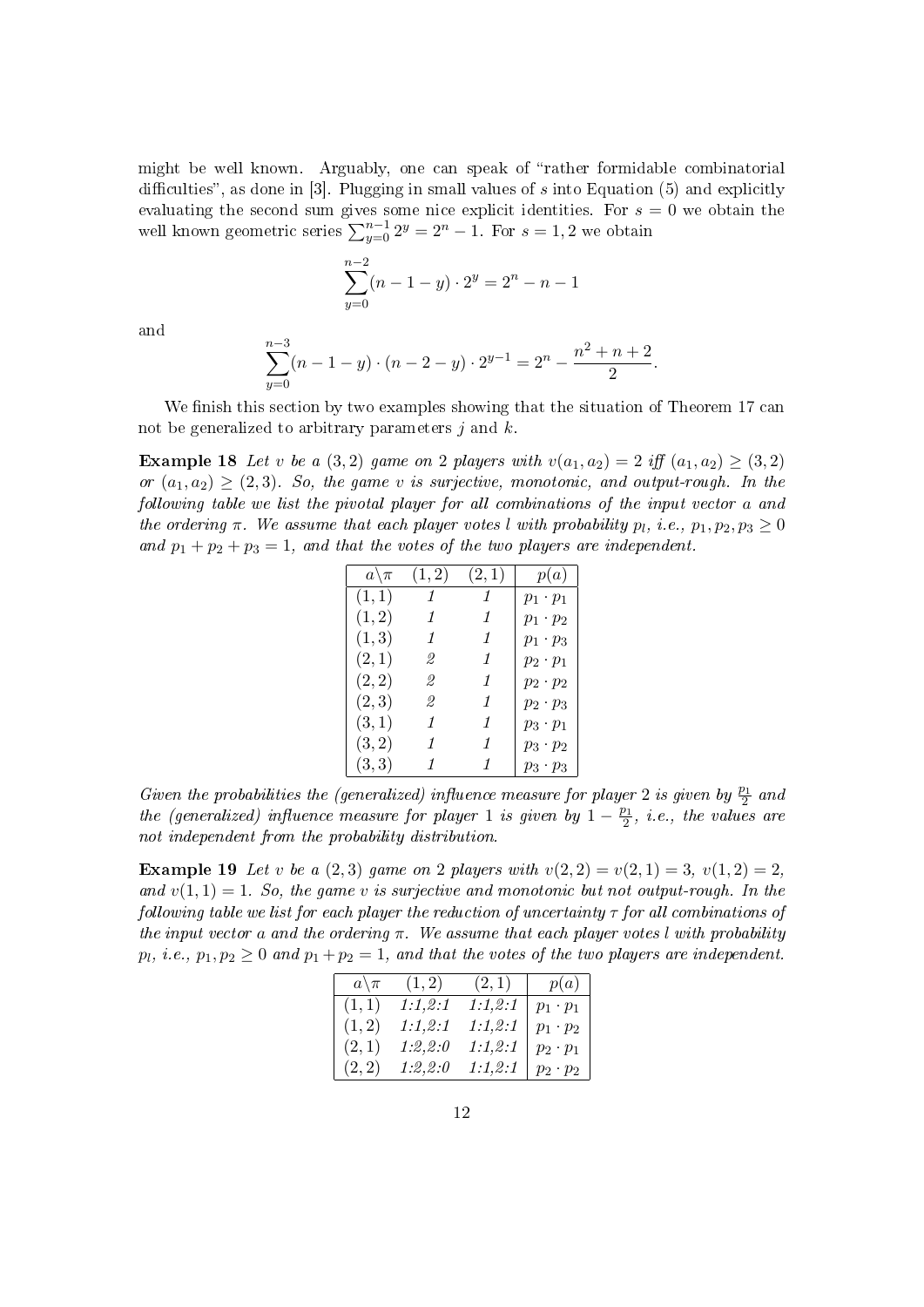Given the probabilities the (generalized) influence measure for player 2 is given by  $\frac{1+p_1}{4}$ and the (generalized) influence measure for player 1 is given by  $\frac{3-p_1}{2}$ , i.e., the values are not independent from the probability distribution.

Also for (2, 2) games the conditions of Theorem 17 can not be weakened too much.

Example 20 Let v be the  $(2, 2)$  game on 3 players with  $v(a_1, a_2, a_3) = 2$  iff  $a_1 = 1$  and  $a_2 \neq a_3$ . So, v is surjective and output-rough but not monotonic. In the following table we list the pivotal player for all combinations of the input vector a and the ordering  $\pi$ . We assume that each player votes l with probability  $p_l$ , i.e.,  $p_1, p_2 \geq 0$  and  $p_1 + p_2 = 1$ , and that the votes of the two players are independent.

| $a \setminus \pi$ | (1, 2, 3) | (1, 3, 2) | (2,1,3) | (2,3,1) | (3, 1, 2) | (3, 2, 1) | $\alpha$<br>pι  |
|-------------------|-----------|-----------|---------|---------|-----------|-----------|-----------------|
| (1, 1, 1)         |           |           |         |         |           | റ         | $p_{\tilde{}}$  |
| (1, 1, 2)         |           |           |         |         |           |           | $p_1^2p_2$      |
| (1, 2, 1)         |           |           |         |         |           |           | $p_1^2p_2$      |
| (1, 2, 2)         |           |           |         |         |           |           | $p_1p_2$        |
| (2,1,1)           |           |           |         |         |           | 2         | $p_1^2p_2$      |
| (2,1,2)           |           |           |         |         |           |           | $p_1p_2$        |
| (2, 2, 1)         |           |           |         |         |           |           | $p_1p_2$        |
| (2, 2, 2)         |           |           |         |         |           |           | $p_{\tilde{2}}$ |

Given the probabilities the (generalized) influence measure for players  $2$  and  $3$  are given by  $\frac{1+2p_2^2}{6}$  and the (generalized) influence measure for player 1 is given by  $\frac{4-4p_2^2}{6}$ , i.e., the values are not independent from the probability distribution.

#### 5 The axiomatic approach

The meaningfulness of influence measures or power indices is commonly justified by providing some axioms which are satisfied by the measure and uniquely determine it. Here we go along these lines for our influence measure from Definition 6. To this end let v be a non-trivial  $(J, K)$  game on n players with  $|\text{im}(v)| > 1$ . Due to Lemma 7 the influence measure  $\varphi$  is efficient for v. For any null player i in v we obviously have  $\varphi_i(v) = 0$ , i.e.,  $\varphi$  satisfies the *null player axiom*. For each  $\pi \in S_n$  we define the game  $\pi v$ by  $(\pi v)(a) = v(a_{\pi(1)}, \ldots, a_{\pi(n)})$ . With this, we have  $\varphi_i(\pi v) = \varphi_{\pi(i)}(v)$ , which is called the *anonymity axiom*. The *transfer axiom* is satisfied if we have

$$
\varphi_i(u) + \varphi_i(w) = \varphi_i(u \vee w) + \varphi_i(u \wedge w)
$$

for all  $1 \leq i \leq n$ , where  $(u \vee w)(a) := \max\{u(a), w(a)$  and  $(u \wedge w)(a) := \min\{u(a), w(a)\}$ .

**Lemma 21** Let u, w be nontrivial, surjective, monotonic, output-rough  $(J, K)$  games. Then, both  $u \vee w$  and  $u \wedge w$  are nontrivial, surjective, monotonic, output-rough  $(J, K)$ games.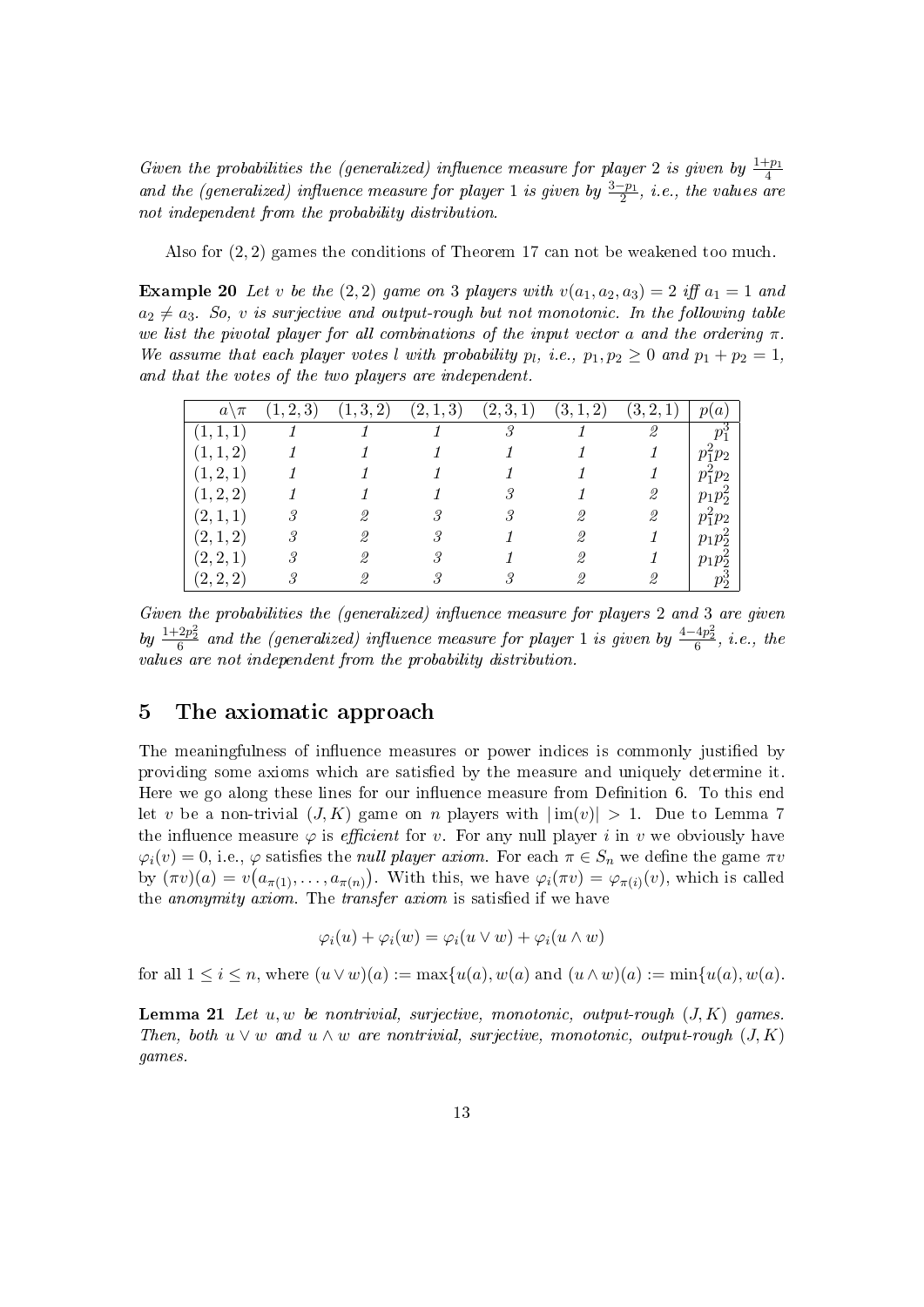PROOF. Obviously  $u \vee w$  and  $u \wedge w$  are nontrivial, surjective, monotonic  $(J, K)$  games.

Next we prove that  $u \wedge w$  is output-rough. To this end let  $a = (a_1, \ldots, a_n) \in J^n$ ,  $\pi \in S_n$ , and  $1 \leq h \leq n$  arbitrary but fix. Choose integers  $\alpha_1, \alpha_2, \beta_1, \beta_2$  such that

$$
\{u(a'_1, \ldots, a'_n) : a'_l = a_l \text{ if } \pi(l) \leq h \text{ and } a'_l \in J \text{ otherwise}\} = [\alpha_1, \beta_1] \cap \mathbb{Z}
$$

and

$$
\{w(a'_1, \ldots, a'_n) : a'_l = a_l \text{ if } \pi(l) \leq h \text{ and } a'_l \in J \text{ otherwise}\} = [\alpha_2, \beta_2] \cap \mathbb{Z}.
$$

We will prove

$$
\{(u \wedge w)(a'_1, \ldots, a'_n) : a'_l = a_l \text{ if } \pi(l) \leq h \text{ and } a'_l \in J \text{ otherwise}\} = [\alpha_3, \beta_3] \cap \mathbb{Z},
$$

where  $\alpha_3 = \min{\alpha_1, \alpha_2}$  and  $\beta_3 = \min{\beta_1, \beta_2}$ , in the following. We set

$$
R = \{(a'_1, \ldots, a'_n) \in J^n : a'_l = a_l \text{ if } \pi(l) \leq h\}.
$$

Now let  $\gamma \in [\alpha_3, \beta_3]$ . If  $\gamma < \alpha_2$  we choose a vector  $r \in R$  with  $u(r) = \gamma$ . Since  $w(r) > \gamma$ , we have  $(u \wedge w)(r) = \gamma$ . Similarly, we can conclude the existence of an input vector  $r \in R$  with  $(u \wedge w)(r) = \gamma$  if  $\gamma < \alpha_1, \gamma > \beta_1$ , or  $\gamma > \beta_2$ . In the remaining cases we have  $\alpha_1 \leq \gamma \leq \beta_1$  and  $\alpha_2 \leq \gamma \leq \beta_2$ . Now let  $R_{\gamma}$  be the set of elements  $r' \in R$  with  $u(r') = \gamma$ . If there exists an element  $r \in R_{\gamma}$  with  $w(r) \geq \gamma$ , then  $(u \wedge w)(r) = \gamma$ . So, we assume  $w(r') < \gamma$  for all  $r' \in R_{\gamma}$  and choose an arbitrary  $r^h \in R_{\gamma}$ . For each  $h < l \leq n$ we define  $r^l$  by  $r_i^l = r_i^{l-1}$  if  $\pi(i) = l$  and  $r_i^l = j$  for  $\pi(i) = l$ . By construction we have  $r^h < \cdots < r^n = (j, \ldots, j)$  and  $w(r^n) \geq \gamma$ . Let g be the smallest index with  $w(r^g) \geq \gamma$  and  $w(r^{g-1}) < \gamma$ . Since w is output-rough we can modify the input of player i with  $\pi(i) = g$ in  $r^{g-1}$  to a vector r such that  $w(r) = \gamma$  and  $r \ge r^{g-1}$ . Since  $u(r) \ge u(r^{g-1}) \ge \gamma$  we have  $(u \wedge w)(r) = \gamma$ .

For  $u \vee w$  we can similarly conclude

$$
\{(u \vee w)(a'_1, \ldots, a'_n) : a'_l = a_l \text{ if } \pi(l) \leq h \text{ and } a'_l \in J \text{ otherwise}\} = [\alpha_4, \beta_4] \cap \mathbb{Z},
$$

where  $\alpha_4 = \max{\{\alpha_1, \alpha_2\}}$ ,  $\beta_4 = \max{\{\beta_1, \beta_2\}}$ , and  $\alpha_1, \alpha_2, \beta_1, \beta_2$  are chosen as above.  $\square$ 

From Lemma 9 we conclude:

**Lemma 22** For each non-trivial, surjective, monotonic, output-rough  $(J, K)$  games u and w on n players we have  $\varphi_i(u) + \varphi_i(w) = \varphi_i(u \vee w) + \varphi_i(u \wedge w)$  for all  $1 \leq i \leq n$ .

In other words, the influence measure  $\varphi$  from Definition 6 satisfies the four classical axioms, used for the first axiomatization of the Shapley-Shubik index, see  $[2]$ , on the class of non-trivial, surjective, monotonic, output-rough  $(J, K)$  games.

**Lemma 23** Let  $\gamma$  be a mapping from the set of non-trivial, surjective, monotonic  $(j, 2)$ games on n players to  $\Delta_n := \{(x_1, \ldots, x_n) \in [0,1]^n : \sum_{i=1}^n x_i = 1\}$ . If  $\gamma$  satisfies the transfer axiom, then  $\gamma(v)$  can be recursively computed from the values of  $\gamma$  for games with a unique minimal winning coalition.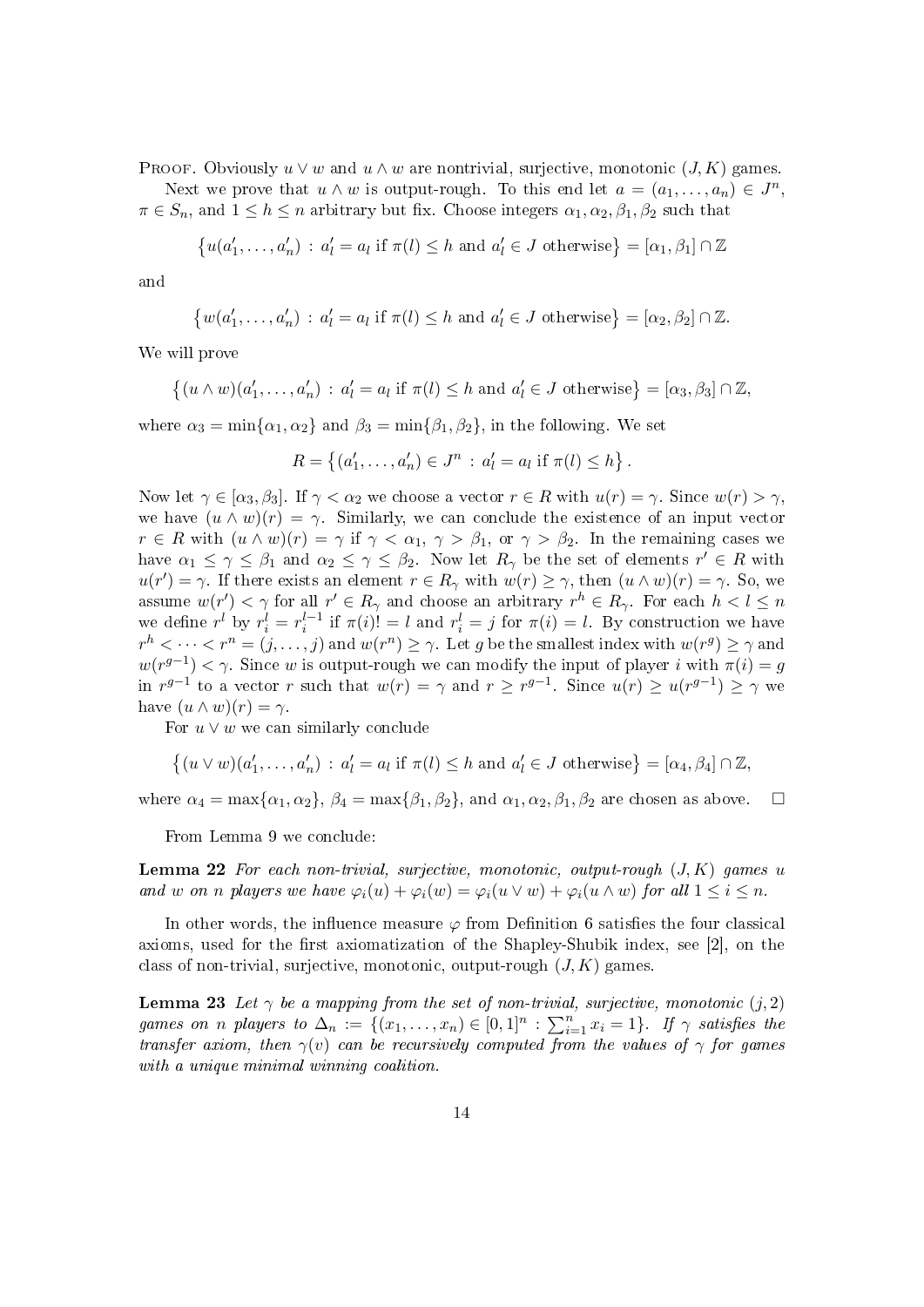PROOF. We prove by induction on the number of minimal winning coalitions. By  $u_a$ we denote the game with unique minimal winning  $a$ . If the (pairwise different) minimal winning vectors of v are given by  $a^1, \ldots, a^l$ , then we can write  $v = x \vee y$ , where  $x =$  $u_{a} \vee \ldots u_{a^{l-1}}$  and  $y = u_{a^l}$ , so that x has  $l-1$  and y has 1 minimal winning vector. Since  $x \wedge y$  has at most  $l-1$  winning vectors, we can compute recursively compute  $\gamma(v) = \gamma(x) + \gamma(y) - \gamma(x \wedge y).$ 

For non-trivial, surjective, monotonic  $(2, 2)$  games anonymity, efficiency, and the null player axiom uniquely determine the value of  $\gamma$  on each game consisting of a single minimal winning vector. Here the null players obtain  $\gamma_i = 0$  and the non-null players obtain one divided by the number of non-null players. For  $(j, 2)$  games with  $j > 2$  the situation is more involved for our influence measure from Definition 6:

**Example 24** Let v the the surjective, monotonic  $(4, 2)$  game on 3 players with unique minimal winning vector  $(2, 3, 4)$ . Next we determine the number of cases  $(a, \pi)$ , where each player is pivotal. For player 1 we consider the cases:

- $\pi = (1, \star, \star): a_1 = 1 \to 2 \cdot 1 \cdot 4 \cdot 4 = 32 \; \text{cases};$
- $\pi = (2, 1, 3)$ :  $a_1 = 1$ ,  $a_2 \in \{3, 4\} \to 1 \cdot 1 \cdot 2 \cdot 4 = 8$  cases:
- $\pi = (3, 1, 2)$ :  $a_1 = 1$ ,  $a_3 = 4 \rightarrow 1 \cdot 1 \cdot 4 \cdot 1 = 4$  cases:
- $\pi = (*, *, 1)$ :  $a_2 \in \{3, 4\}, a_3 = 4 \rightarrow 2 \cdot 4 \cdot 2 \cdot 1 = 16$  cases.

For player 2 we consider the cases:

- $\pi = (2, \star, \star): a_2 \in \{1, 2\} \to 2 \cdot 4 \cdot 2 \cdot 4 = 64 \; \text{cases};$
- $\pi = (1, 2, 3)$ :  $a_1 = 1$ ,  $a_1 \in \{2, 3, 4\}$ ,  $a_2 \in \{1, 2\} \to 1 \cdot 3 \cdot 2 \cdot 4 = 24$  cases:
- $\pi = (3, 2, 1); a_1 = 1, a_2 \in \{1, 2\}, a_3 = 4 \rightarrow 1 \cdot 4 \cdot 2 \cdot 1 = 8 \text{ cases};$
- $\pi = (*, *, 2)$ :  $a_1 \in \{2, 3, 4\}$ ,  $a_3 = 4 \rightarrow 2 \cdot 3 \cdot 4 \cdot 1 = 24$  cases.

For player 3 we consider the cases:

- $\pi = (3, \star, \star): a_3 \in \{1, 2, 4\} \to 2 \cdot 4 \cdot 4 \cdot 3 = 96 \text{ cases};$
- $\pi = (1, 3, 2)$ :  $a_1 = 1$ ,  $a_1 \in \{2, 3, 4\}$ ,  $a_3 \in \{1, 2, 3\} \rightarrow 1 \cdot 3 \cdot 4 \cdot 3 = 36$  cases;
- $\pi = (2, 3, 1)$ :  $a_1 = 1$ ,  $a_2 \in \{3, 4\}$ ,  $a_3 \in \{1, 2, 3\} \rightarrow 1 \cdot 4 \cdot 2 \cdot 3 = 24$  cases;
- $\pi = (*, *, 3): a_1 \in \{2, 3, 4\}, a_2 \in \{3, 4\} \rightarrow 2 \cdot 3 \cdot 2 \cdot 4 = 48 \; \text{cases}.$

Thus, we have  $\varphi_1(v) = \frac{60}{386} = \frac{5}{32}$ ,  $\varphi_2(v) = \frac{120}{386} = \frac{10}{32} = \frac{5}{16}$ , and  $\varphi_3(v) = \frac{204}{386} = \frac{17}{32}$ .

An additional property of our influence measure  $\varphi$  is that for a game  $v'$  arising from v by adding a null player l, we have  $\varphi_i(v') = \varphi_i(v)$  for all  $i \neq l$  (and  $\varphi_l(v') = 0$ ).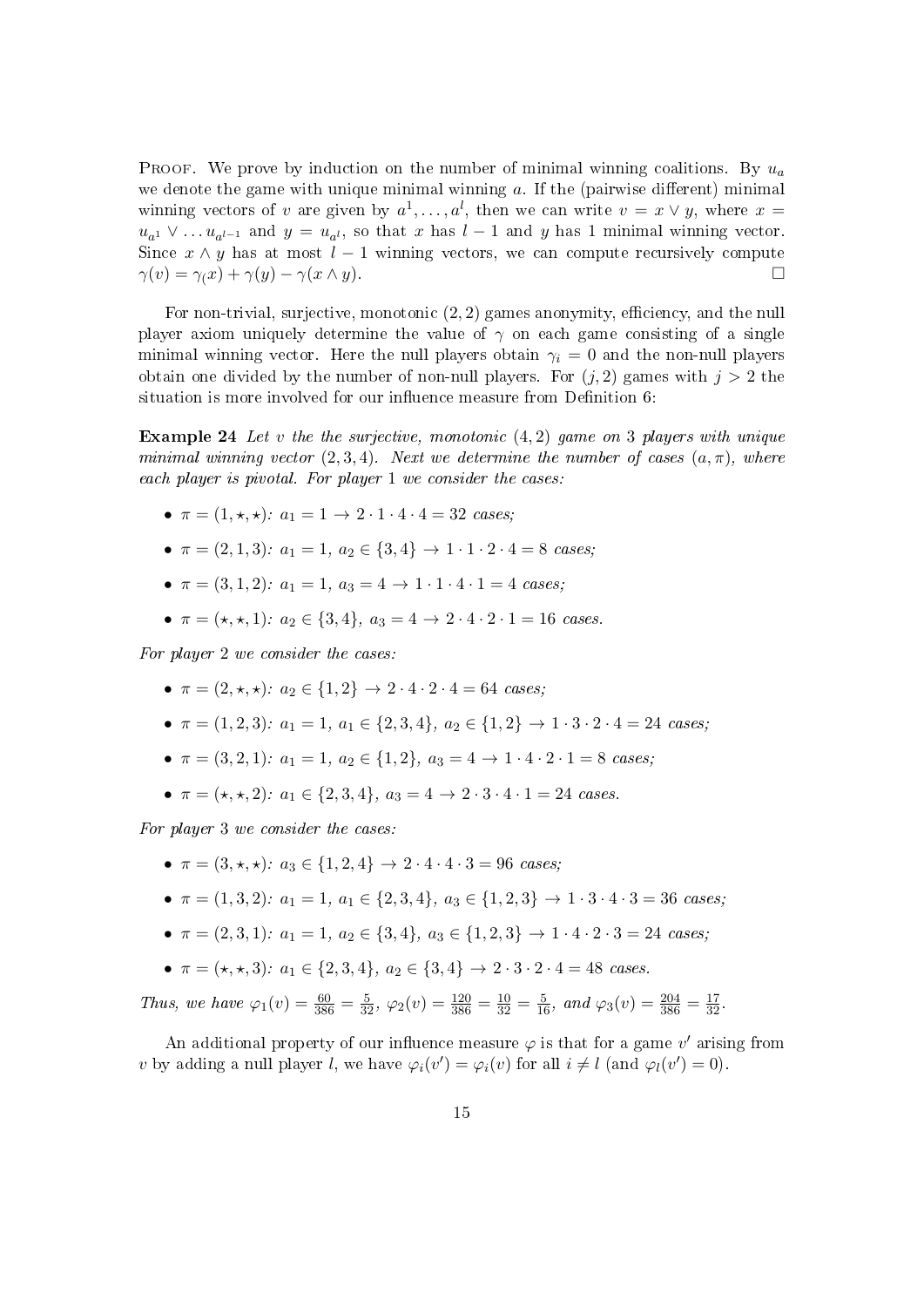### 6 The limiting case

By the following normalization trick we can remove the  $\frac{1}{k-1}$  factor in Equation (3) in Lemma 9. Instead of  $K = \{1, ..., k\}$  we use  $K = \left\{\frac{0}{k-1}, \frac{1}{k-1}, \ldots, \frac{k-1}{k-1}\right\}$  $\left\{\frac{k-1}{k-1}\right\} \subseteq [0,1].$  Then the  $\underline{v}$ - and  $\overline{v}$ -values contain the necessary factor itself.<sup>6</sup> Without any substantial effect we may also relabel the set of inputs from  $J=\{1,\ldots,j\}$  to  $J=\left\{\frac{0}{j-1},\frac{1}{j-1},\ldots,\frac{j-1}{j-1}\right\}$  $\left\{\frac{j-1}{j-1}\right\} \subseteq [0,1].$ However, by simultaneously increasing  $j$  and  $k$  (possibly at different velocities) we obtain an approximation of a voting scheme  $[0, 1]^n \rightarrow [0, 1]$ . We now introduce those objects directly.

**Definition 25** A ([0, 1], [0, 1]) game on n players is a mapping  $v : [0, 1]^n \rightarrow [0, 1]$ . We call v surjective, monotonic, or continuous if the mapping is surjective, weakly monotonic increasing, or continuous, respectively.

As an abbreviation, we speak of a *continuous game*  $v$  if  $v$  is a surjective, monotonic, continuous  $([0, 1], [0, 1])$  game. Similarly to Definition 4 we call a player *i null player* in v, if  $v(x_1,...,x_n) = v(x_1,...,x_{i-1},x'_i,x_{i+1},...,x_n)$  for all  $x_1,...,x_n,x'_i \in [0,1]$ .

As the continuity in a continuous game plays the role of output-roughness in a  $(j, k)$ game, we reformulate Lemma 9 to:

**Definition 26** For each continuous game v on n players we define  $\varphi_i(v)$  by

$$
\frac{1}{n!} \sum_{\pi \in S_n} \int_0^1 \cdots \int_0^1 \left( \overline{v}_{\pi, \pi^{-1}(i)-1}(a) - \underline{v}_{\pi, \pi^{-1}(i)-1}(a) \right) - \left( \overline{v}_{\pi, \pi^{-1}(i)}(a) - \underline{v}_{\pi, \pi^{-1}(i)}(a) \right) dx_1 \ldots dx_n,
$$

where  $\overline{v}_{\pi,h}(a) = v(a'_1,\ldots,a'_n)$  with  $a'_l = a_l$  if  $\pi(l) \leq h$  and  $a'_l = 1$  otherwise;  $\underline{v}_h(b) =$  $v(b'_1,\ldots,b'_n)$  with  $b'_l = b_l$  if  $\pi(l) \leq h$  and  $b'_l = 0$  otherwise, for all  $1 \leq i \leq n$ .

We remark that the influence measure from Definition 26 satisfies efficiency, anonymity, the null player and the transfer axiom. Given a continuous game  $v$  one can construct a series of monotonic  $(j, j)$  games  $v^j$ , where  $j \to \infty$ , such that the values of  $\varphi_i(v^j)$  tend to  $\varphi_i(v)$  for all  $1 \leq i \leq n$ .

For the examples  $\hat{v}(x_1, x_2, x_3) = \frac{1x_1^2 + 2x_2^2 + 3x_3^2}{6}$  and  $\tilde{v}(x_1, x_2, x_3) = x_1x_2^2x_3^3$  the function  $\varphi$  was evaluated in [11]:

$$
\varphi(\hat{v}) = \left(\frac{1}{6}, \frac{2}{6}, \frac{3}{6}\right) = (0.1\overline{6}, 0.\overline{3}, 0.5)
$$

and

$$
\varphi(\tilde{v}) = \left(\frac{35}{144}, \frac{50}{144}, \frac{59}{144}\right) = (0.2430\overline{5}, 0.347\overline{2}, 0.4097\overline{2}).
$$

While typically the evaluation of  $\varphi$  for a continuous game is based on rather tedious case distinctions, there are simple formulas for special cases, see [12] for more.

 $6By$  choosing another segmentation one can implement the evaluation function proposed in [6] to assign different *weights* to the output values.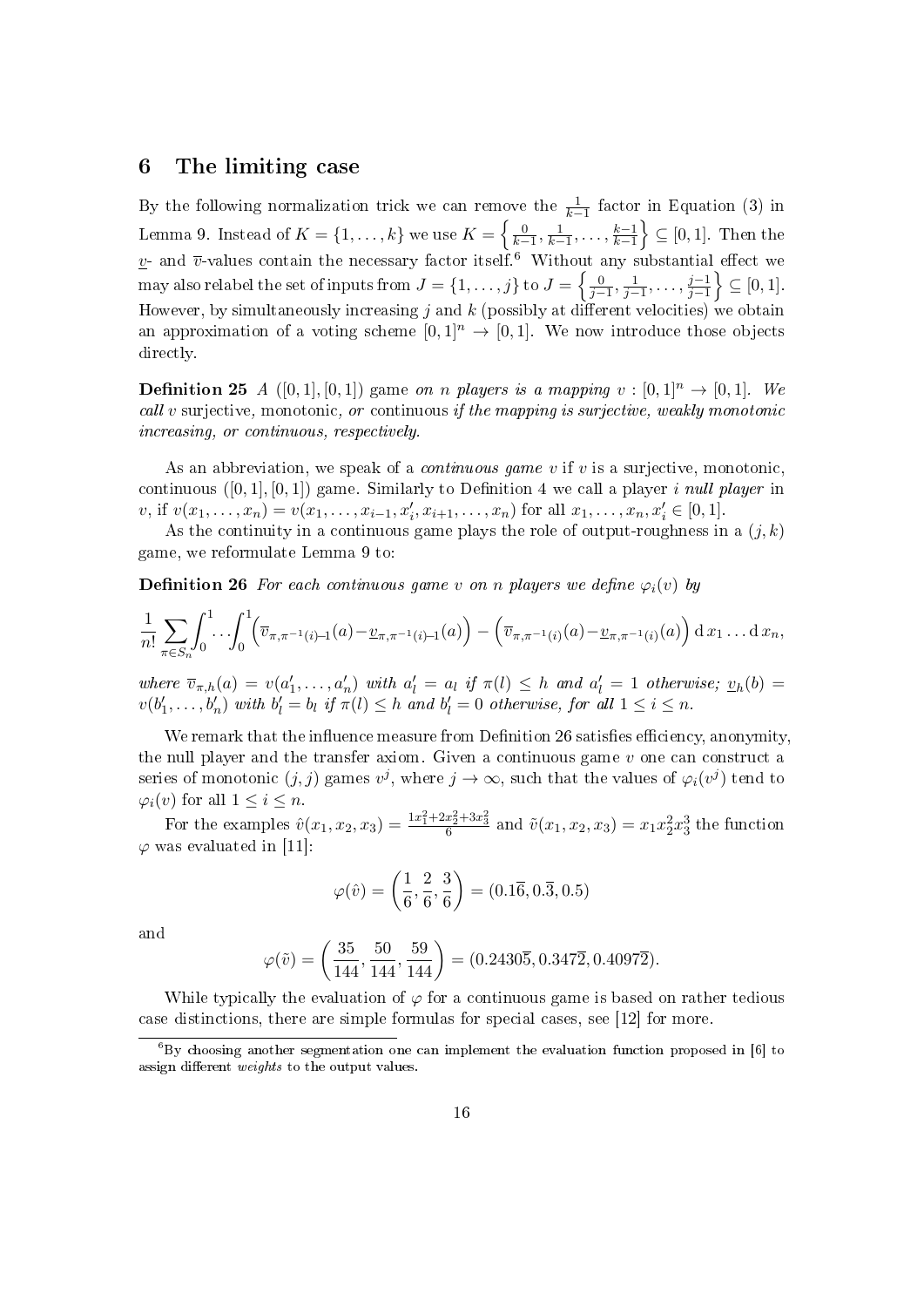**Theorem 27** Let  $w_1, ..., w_n \in [0, 1]$  with  $\sum_{i=1}^n w_i = 1$  and  $f_i : [0, 1] \rightarrow [0, 1]$  continuous monotonic functions with  $f_i(0) = 0$  and  $f_i(1) = 1$  for all  $1 \leq i \leq n$ . Then,  $v(x) =$  $\sum_{i=1}^n w_i \cdot f_i(x_i)$  defines a continuous game and we have  $\varphi_i(v) = w_i$  for all  $1 \leq i \leq n$ .

PROOF. Let  $q \leq i \leq n$  and  $\pi \in S_n$  be arbitrary but fixed. With  $S = \{l \in N : \pi(l)$  $\pi(i)$  we have

$$
\overline{v}_{\pi,\pi^{-1}(i)-1}(x) = \sum_{l \in S} w_l \cdot f_l(x_l) + \sum_{l \in N \setminus S} w_l \cdot f_l(1) = \sum_{l \in S} w_l \cdot f_l(x_l) + 1 - w(S)
$$
  

$$
\overline{v}_{\pi,\pi^{-1}(i)}(x) = \sum_{l \in S} w_l \cdot f_l(x_l) + w_i \cdot f_i(x_i) + 1 - w(S) - w_i
$$
  

$$
\underline{v}_{\pi,\pi^{-1}(i)-1}(x) = \sum_{l \in S} w_l \cdot f_l(x_l) + \sum_{l \in N \setminus S} w_l \cdot f_l(0) = \sum_{l \in S} w_l \cdot f_l(x_l)
$$
  

$$
\underline{v}_{\pi,\pi^{-1}(i)}(x) = \sum_{l \in S} w_l \cdot f_l(x_l) + w_i \cdot f_i(x_i)
$$

so that  $(\bar{v}_{\pi,\pi^{-1}(i)-1}(a)-\underline{v}_{\pi,\pi^{-1}(i)-1}(a)) - (\bar{v}_{\pi,\pi^{-1}(i)}(a)-\underline{v}_{\pi,\pi^{-1}(i)}(a)) = w_i$ .

So the influence distribution for the example  $\hat{v}$  is no surprise, while for continuous games similar to  $\tilde{v}$  no general and easy to evaluate formula is known.

The analogy to different probabilities for the discrete set of input states is a density function in the continuous case. An example with density functions  $f_1(x) = \frac{3}{4} \cdot (1 - x^2)$ ,  $f_2(x) = f_2(x) = \frac{3}{5} \cdot (1+x^2)$  and  $v(x)$  equal to the median of  $x_1, x_2, x_3$  was computed in [11]:  $\varphi_1(v) = \frac{554}{13440} \approx 0.04122$  and  $\varphi_2(v) = \varphi_3(v) = \frac{563}{13440} \approx 0.04189$ .

# 7 Conclusion

We have studied the classical Shapley-Shubik index for simple games in the roll-call model from [3] and gave a direct combinatorial proof for the fact that the expected number of cases where a certain player is pivotal is independent from the specic distribution of the "yes"- and "no"-votes, as long as the probability does only depended on the number of "yes"-votes. This generalizes the result from  $[3]$  and gives a nice and vivid description for the Shapley-Shubik index that is less articial than previous ones. We have applied the roll-call model for the generalized case of  $j \geq 2$  ordered input and  $k \geq 2$  ordered output states. Some notation from simple games can be generalized in a consistent way. By considering the reduction of uncertainty we have tried to provide a more persuasive basis for the generalized Shapley-Shubik index from [6] and other places. We do not claim that this influence measure is the correct generalization of the Shapley-Shubik index and we agree with the authors of [5] that the status of the Shapley-Shubik index for ternary and more general games requires further study. For further generalizations of the Shapley-Shubik index we refer the interested reader to  $[15]$ . A first set of results with respect to the axiomatic approach is presented in order justify the proposed influence measure by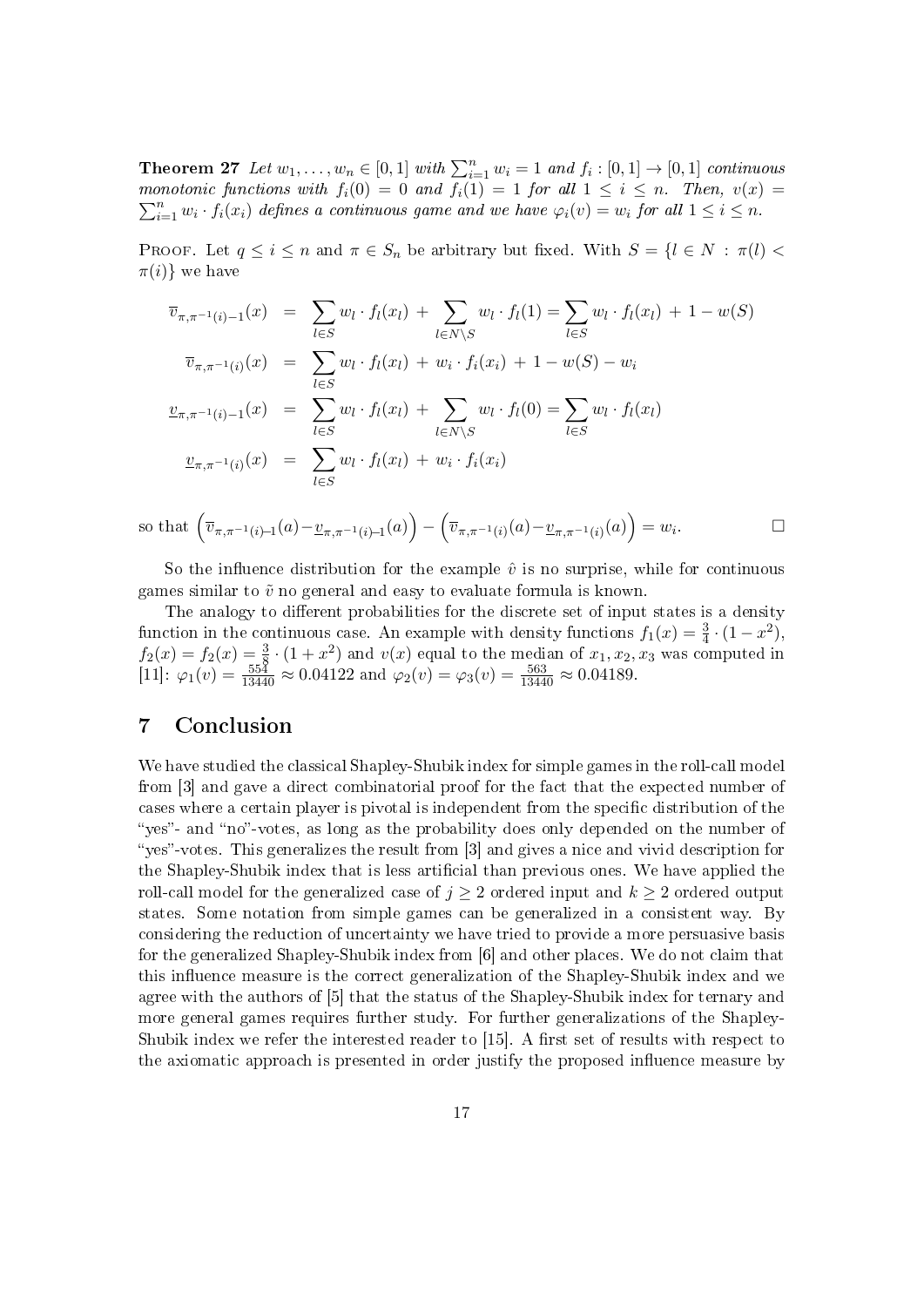another approach. In any case we find it advantageous to have an influence measure at hand that can, to some extend, be consistently defined for larger classes of games with several levels of approval in the input and output. Even continuous input and output spaces make sense in decisions on e.g. rate of taxes or other continuous variables.

#### References

- [1] E.M. Bolger. A value for games with n players and r alternatives. International *Journal of Game Theory,*  $22(4)$ :  $319-334$ , 1993.
- [2] P. Dubey. On the uniqueness of the Shapley value. International Journal of Game  $Theory, 4(3):131-139, 1975.$
- [3] D.S. Felsenthal and M. Machover. Alternative forms of the Shapley value and the Shapley-Shubik index. *Public Choice*,  $87(3-4):315-318$ , 1996.
- [4] D.S. Felsenthal and M. Machover. Ternary voting games. International Journal of Game Theory,  $26(3):335-351$ , 1997.
- [5] D.S. Felsenthal and M. Machover. Models and reality: the curious case of the absent abstention. In Power, Voting, and Voting Power: 30 Years After, pages 73-86. Springer, 2013.
- $|6|$  J. Freixas. The Shapley-Shubik power index for games with several levels of approval in the input and output. *Decision Support Systems*,  $39(2):185-195$ , 2005.
- [7] J. Freixas. Probabilistic power indices for voting rules with abstention. Mathematical  $Social\, Sciences, 64(1):89-99, 2012.$
- [8] J. Freixas and W.S. Zwicker. Anonymous yes-no voting with abstention and multiple levels of approval. Games and Economic Behavior,  $67(2)$ :428-444, 2009.
- [9] G. Gasper and M. Rahman. Basic hypergeometric series, volume 96. Cambridge university press, 2004.
- [10] X. Hu. An asymmetric Shapley-Shubik power index. *International Journal of Game*  $Theory, 34(2):229-240, 2006.$
- [11] S. Kurz. Measuring voting power in convex policy spaces. *Economies*,  $2(1)$ :45-77, 2014.
- [12] S. Kurz. Importance in systems with interval decisions. arXiv preprint 1803.04138, submitted, 2018.
- [13] S. Kurz and S. Napel. The roll call interpretation of the Shapley value. In preparation, 2018.
- [14] I. Mann and L.S. Shapley. The a priori voting strength of the electoral college, 1964.